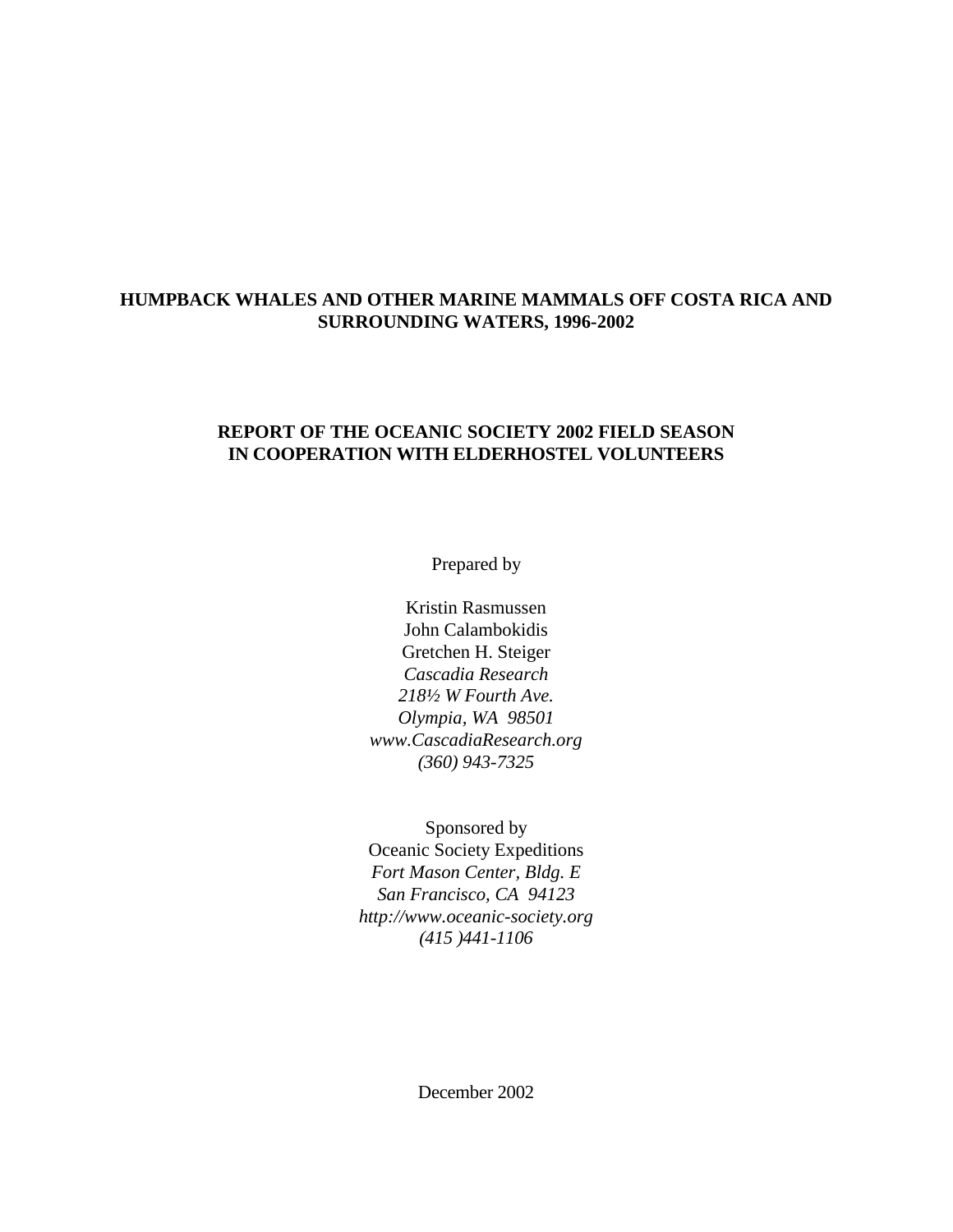# **TABLE OF CONTENTS**

|                | Page |
|----------------|------|
|                |      |
|                |      |
| <b>METHODS</b> |      |
|                |      |
|                |      |
|                |      |
|                |      |
|                |      |
|                |      |
|                |      |
|                |      |
|                |      |
|                |      |
|                |      |
|                |      |
|                |      |
|                |      |
|                |      |
|                |      |
|                |      |
| TABLES         |      |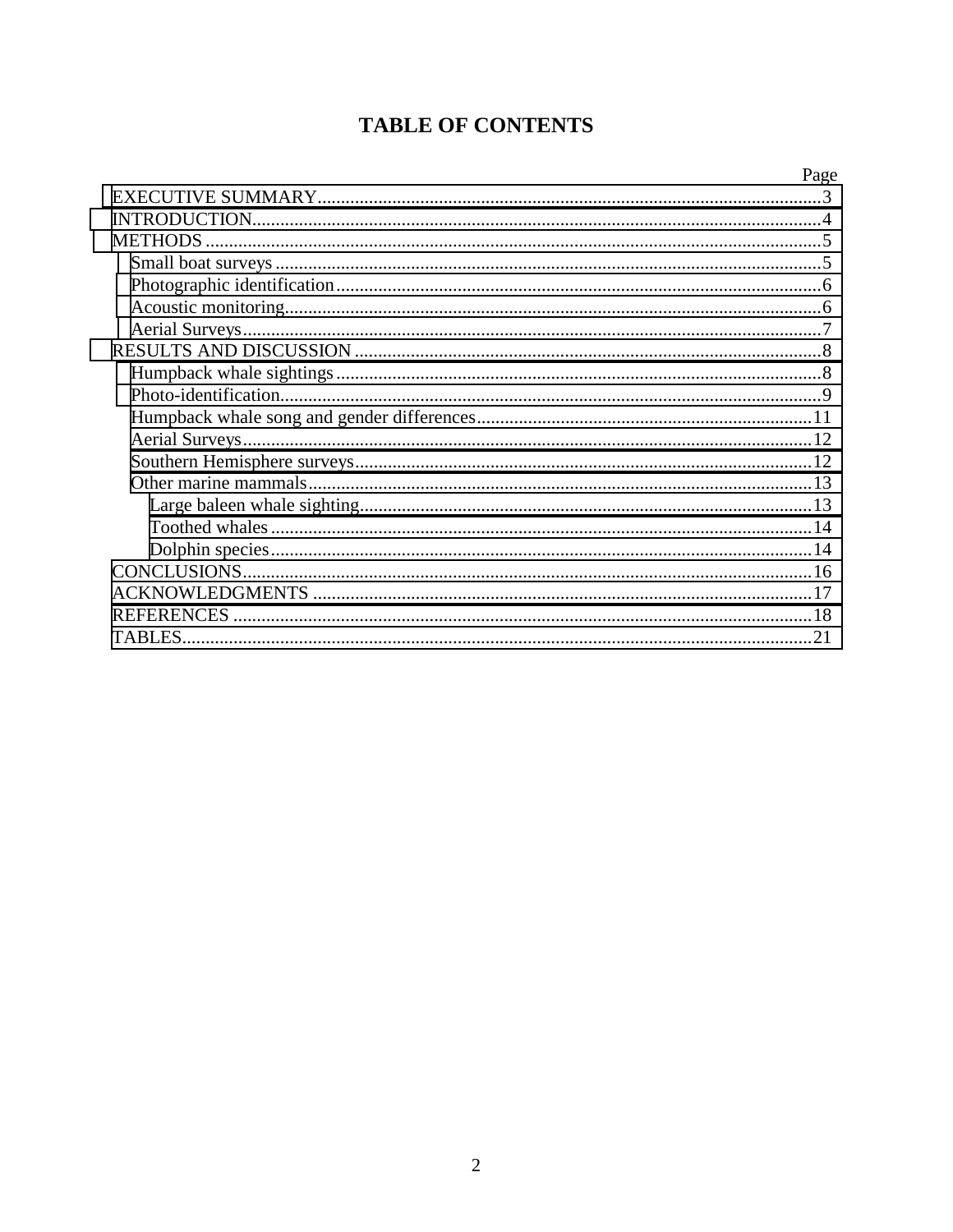## **EXECUTIVE SUMMARY**

<span id="page-2-0"></span> Since 1996, Cascadia Research has been conducting research on humpback whales and other marine mammals off the Pacific coast of Costa Rica and surrounding areas of Central America. The principal objectives are to examine aspects of humpback whale use of Central America including, the number, habitat preference, timing, behavior and migrations of humpback whales as well as document the occurrence of other marine mammals species.

 The research has been conducted in collaboration with the Oceanic Society and with Elderhostel volunteer support. Small boat surveys from 1996-2002 were conducted primarily from Drake Bay on the north side of the Osa Peninsula, Costa Rica. Surveys were also conducted off of northern Costa Rica in 1999-2002, and off Panama in 2001-2002. All humpback whales seen were approached to obtain identification photographs of individual animals. Acoustic monitoring and recording for humpback song was conducted as an integral part of the visual surveys. Four aerial surveys were conducted in 2002 covering the entire Pacific coast of Costa Rica, and the western Pacific coast of Panama.

 Humpback whales were consistently sighted in all years off southern Costa Rica, most whales found between the mainland and Canos Island where our principal survey effort was concentrated. Our success in finding whales in surveys off northern Costa Rica and Panama was more variable. The overall group composition for humpback whales off Costa Rica is not very different than has been reported in other wintering areas and included singles, cows with calves, and occasionally larger surface-active groups.

With the effort in 2002, 81 different individual humpback whales that has been identified off Central America (including S. Mexico to Panama) in winter months. Of these, 69 (85%) have been also seen off California, a match rate that indicates these whales exclusively migrate from the California feeding aggregation. This overall rate is higher than has been documented between any other winter and feeding regions that scientists have examined. whales feeding off southern California were more likely to migrate to Central America than those feeding of northern California, Oregon, and Washington. The longest migration documented was from Newport, Oregon, to Costa Rica (5,524 km) and the shortest documented transit was 56 days.

Since 2001, we have also begun to study the presence of humpback whales off of Costa Rica and Panama during the southern hemisphere wintering season (Northern Hemisphere summer). Of the 25 individuals identified off of Costa Rica and Panama during this season, three have also been identified feeding off the Antarctic Peninsula. This is the first documented migration between hemispheres and sets a new record for the longest migration by an individual mammal (8,400 km each way).

 We documented sightings of 10 other marine mammals species besides humpback whales in our surveys. Spotted and bottlenose dolphins were the most common other species encountered. The increased tourism and other development in these regions makes it critical to document the occurrence of marine mammals and identify potential threats.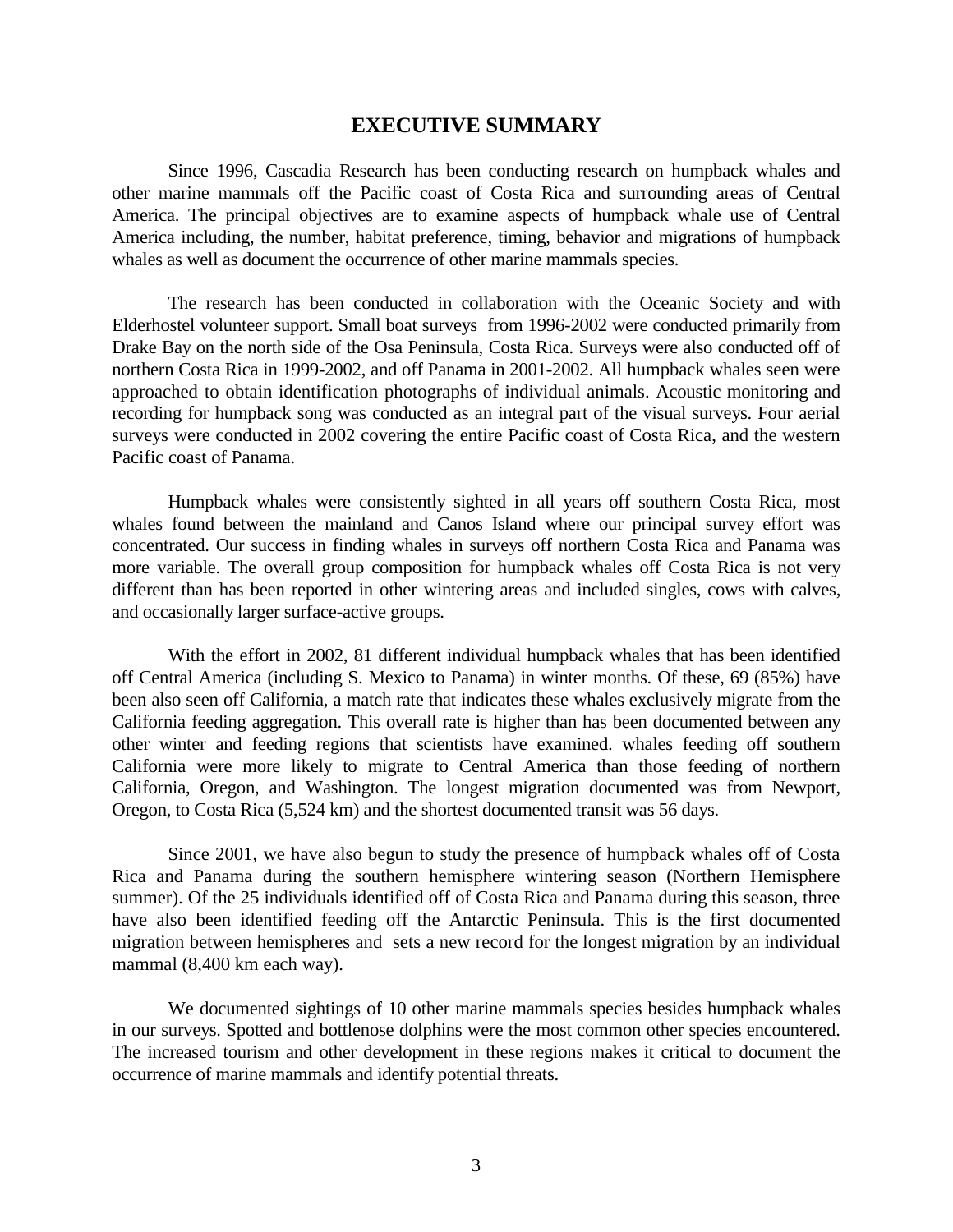# **INTRODUCTION**

<span id="page-3-0"></span> Since 1996, Cascadia Research has been conducting research on humpback whales and other marine mammals off the Pacific coast of Costa Rica and surrounding areas of Central America. In February 2002, we continued this research for the seventh field season in collaboration with the Oceanic Society and with Elderhostel volunteer support. This report summarizes the research conducted on humpback whales and other marine mammals off southern Costa Rica as part of the Oceanic Society trips in 2002, and also includes some of the closely-related effort we conducted after these trips in northern Costa Rica and Panama in both February and March. To make this report of broadest possible value, we also summarize the results from all seven years of research in this region and consider the significance of the findings in relation to our research off the west coast of the United States.

 The primary effort in conjunction with Oceanic Society Expeditions, and Elderhostel volunteer support, consisted of boat surveys based from Drake Bay, Costa Rica for one week in 2002 (effort in 1996 to 2001 have ranged from two to four week-long programs each year). All of these have been conducted in January and February. Until these studies began in 1996, little information was available on humpback whales and other marine mammals that inhabit the waters off the west coast of Costa Rica.

 Humpback whales make seasonal migrations between high-latitude feeding areas and low latitude wintering areas where they mate and give birth to calves. Their populations were depleted by commercial whaling and, in the North Pacific, have recently been estimated to number about 8,000 (Calambokidis *et al*. 1997). Humpback whales migrate annually to defined feeding areas in coastal waters, including the waters off California where about 700-1000 humpback whales return each year to feed (Calambokidis *et al*. 1996, 1999, 2002).

 In the North Pacific, humpback whales were thought to use three primary wintering areas: the waters near Mexico, Hawaii, and Japan (Calambokidis *et al* 2001). It was not until research was conducted in the 1990s that it became clear that some humpback whales from the North Pacific were also using Costa Rican waters as a wintering ground (Steiger *et al.* 1991, Rasmussen *et al.* 1995, Acevedo and Smultea 1995, Calambokidis *et al.* 1997, 2000). This research has provided some of the first information available about the number and behavior of humpback whales using Costa Rican waters.

The project has several scientific objectives:

- 1. Determine the number of whales using Central American waters as a wintering area.
- 2. Examine for evidence of whale preference for specific areas and habitats within the region.
- 3. Determine the movement patterns and migratory destinations of these whales.
- 4. Evaluate the annual return rate of animals to Central American waters.
- 5. Further evaluate if humpback whales seen off Central America are engaged in breeding behaviors similar to other North Pacific wintering grounds.
- 6. Document the occurrence of other marine mammals in Pacific waters off Costa Rica including the habitats and regions that they inhabit.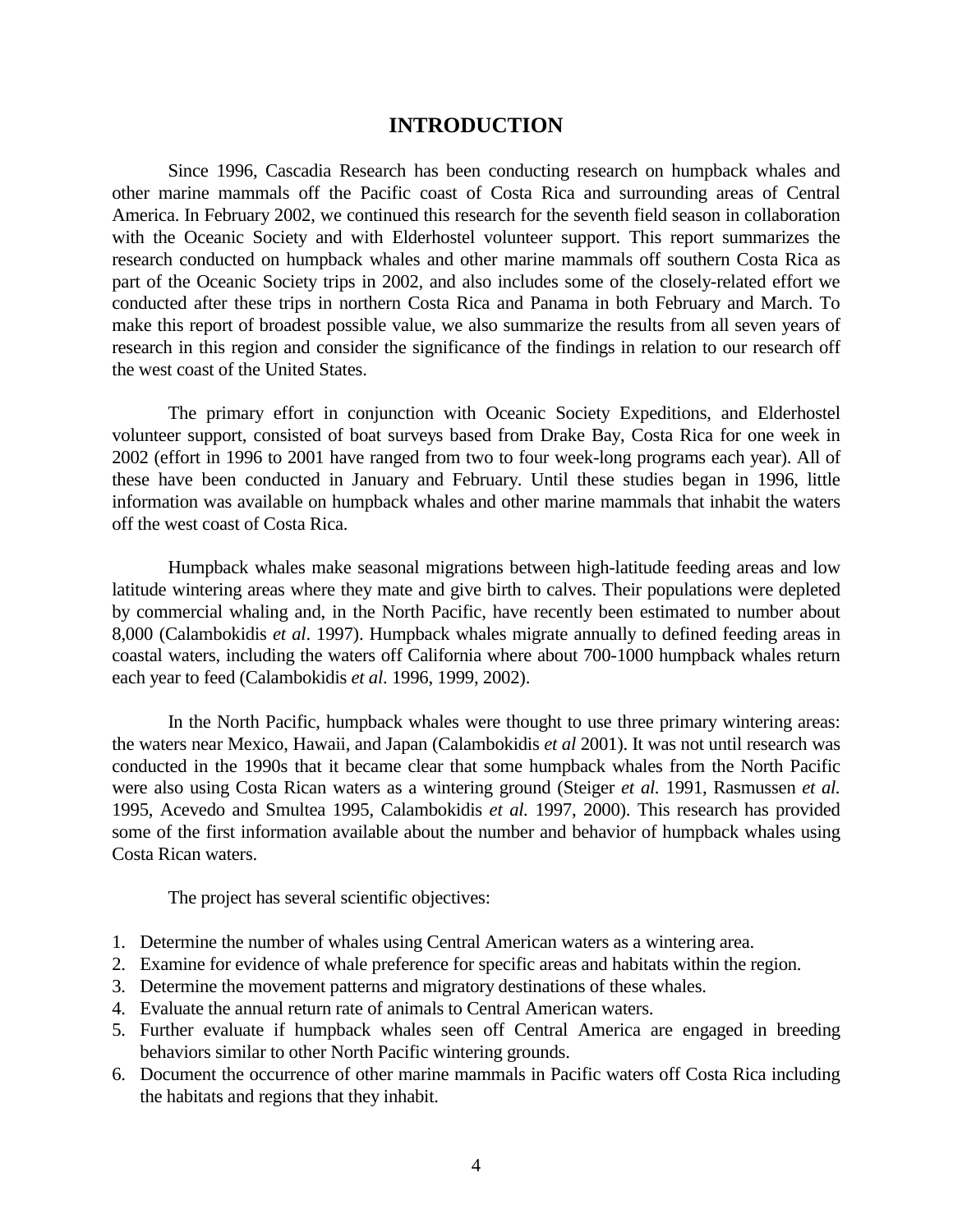### **METHODS**

#### <span id="page-4-0"></span>**Small boat surveys**

 The primary small boat surveys in all six years (1996-2002) were conducted from Drake Bay on the north side of the Osa Peninsula, Costa Rica, located in the southwestern section of the Pacific coast (Figure 1). Surveys were also conducted off of northern Costa Rica in 1999-2002, and off Panama in 2001-2002. Off of Drakes Bay, the boats used were 24 ft fiberglass boats equipped with twin 40-60 hp outboard motors and driven by experienced boat captains familiar with the local area. A total of 8 dedicated boat surveys were conducted on 4 days in 2002 between 6 February and 10 February (Tables 1,2 and 3). Additional effort in 2002 included, three days of surveys between 12 and 14 March (after our regular trips) off southern Costa Rica, 3 days of surveys in the Gulf of Papagayo in northern Costa Rica on 8-10 March, and 6 days of surveys were conducted in the Golfo Chiriqui Panama on 22-27 February (Figure 1). The Drake Bay surveys covered 840 nmi and all surveys total covered 1,312 nmi of effort (Table 2) and encompassed much of the southwest coast of Costa Rica in addition to coverage in northern Costa Rica and western Panama (Figure 1). Surveys out of Drake Bay predominately covered the coastal waters from Drake Bay to Isla del Caño, north to Dominical, and southeast into Golfo Dulce (Figure 2). Although survey effort was considerably less in Drake's Bay in 2002, the area covered was consistent with previous years.



Figure 1. Study areas (boxes) and survey effort in 2002 in Costa Rica and Panama.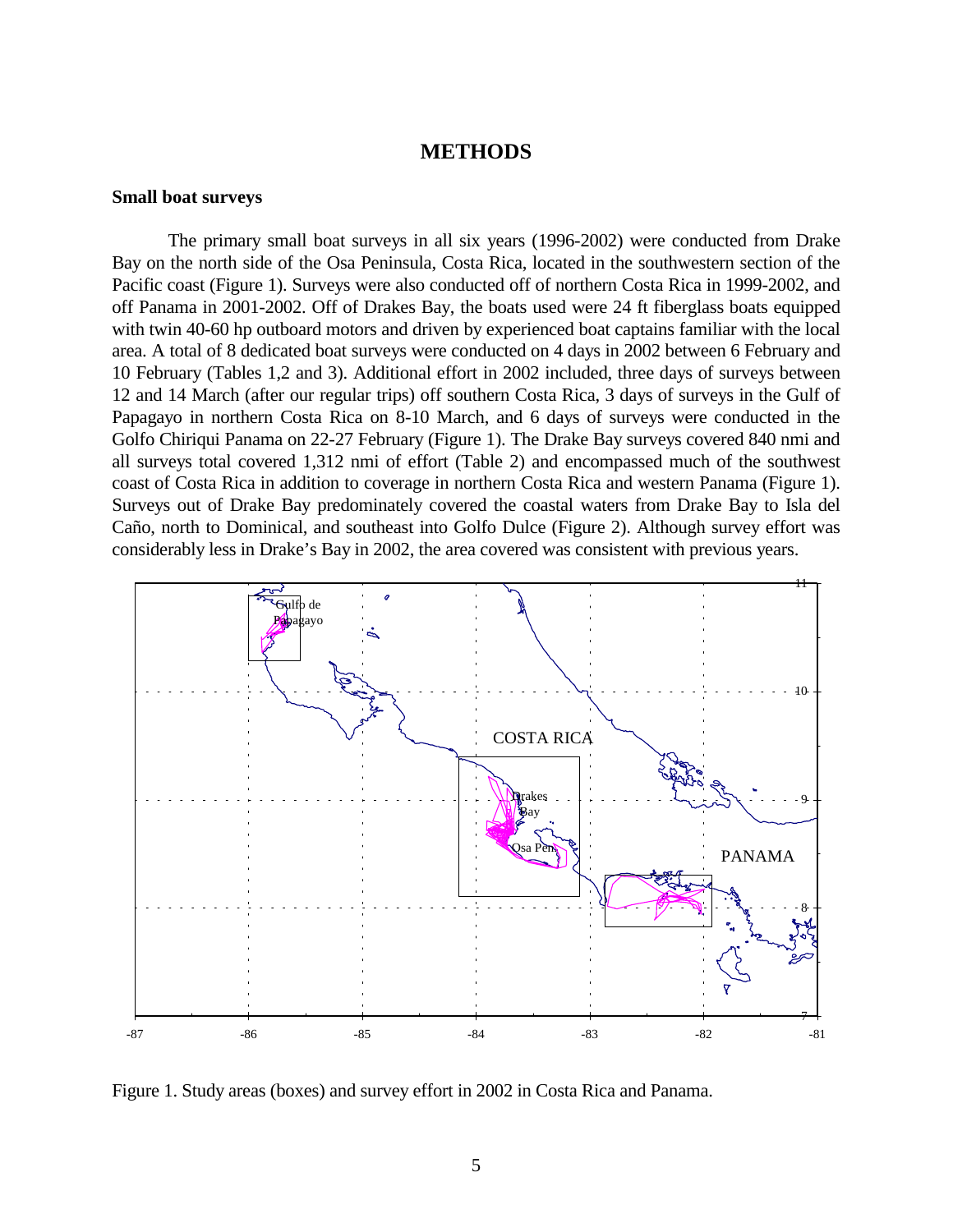<span id="page-5-0"></span> One team of Elderhostel volunteers assisted in observing and collecting data on marine mammals for one week in 2002. Two boats were used each day with 6-8 observers each (including a team leader). Observation points to the front, sides, and back were divided among observers. Position information was based on a hand-held GPS (Global Positioning System) kept aboard each boat. Positions were generally recorded every 30-60 minutes as well as with each sighting. Weather conditions, including sea state, cloud cover, swell height, wind speed, and water temperature were recorded at intervals throughout the survey. Observers recorded information on each surfacing and the behavior of whales during each encounter. One boat would generally attempt to survey more locally and the other more distant regions.

 Surveys conducted without Elderhostel volunteers (in northern Costa Rica, Panama, and in Drake's Bay in March 2002) were conducted using small charter vessels, typically fishing vessels, except with two observers were on board (in addition to the boat captain)..

#### **Photographic identification**

 All humpback whales seen were approached to obtain identification photographs of individual animals. We used photographic identification procedures that have been developed by us and other researchers in studies of humpback whales around the world. Whales were approached slowly from behind and followed until they made a deep dive and typically raised their flukes in the air. If a whale did not raise its flukes, dorsal fin photographs were taken for within season identification purposes. We used *Nikon* 35mm cameras equipped with motor drives, databacks to print the date on each frame of film, 300mm telephoto lenses, and *Ilford* HP5+, a high-speed black-and-white film.

#### **Acoustic monitoring**

 Acoustic monitoring and recording has been conducted as part of our surveys, although there have been some changes over the years. Survey boats from 1998 to 2002 each had a hydrophone to listen for and record vocalizations of humpback whales while in 1996 and 1997 only a single hydrophone was available. The primary hydrophones used over the last few years (incl. 2002) were those designed by Bev Ford (Offshore Acoustics). These hydrophones had a sensitivity of -154 dBV/uPa  $\pm$ 4 dB at 100 Hz, and frequency response from 6 Hz to 14 kHz of  $\pm$ 3 dB. One system was used with a 10m cable and the other with a 20m cable. When humpback whale songs were heard clearly, recordings of 30-60 minutes of song were generally made onto either Digital Audio Tape (DAT) with a *Sony* TCD-D7 or D8 DAT recorder (frequency response 20-14,000 Hz, 32 Hz sampling rate). A few recordings in past years were made on cassette tape with an *Aiwa* Super Bass HS-JS135W stereo cassette recorder.

 Hydrophones were also used to help find and locate whales. Hydrophones were usually deployed every 30 minutes. If whales were heard, a more intensive search of the area was made to try and locate the whale. The relative intensity of the song was used to judge the approximate range to the singing whale. Whales were heard at distances up to 5-10 nmi. We also occasionally used hydrophones on both boats to locate whales based on the time of arrival of the song to each boat.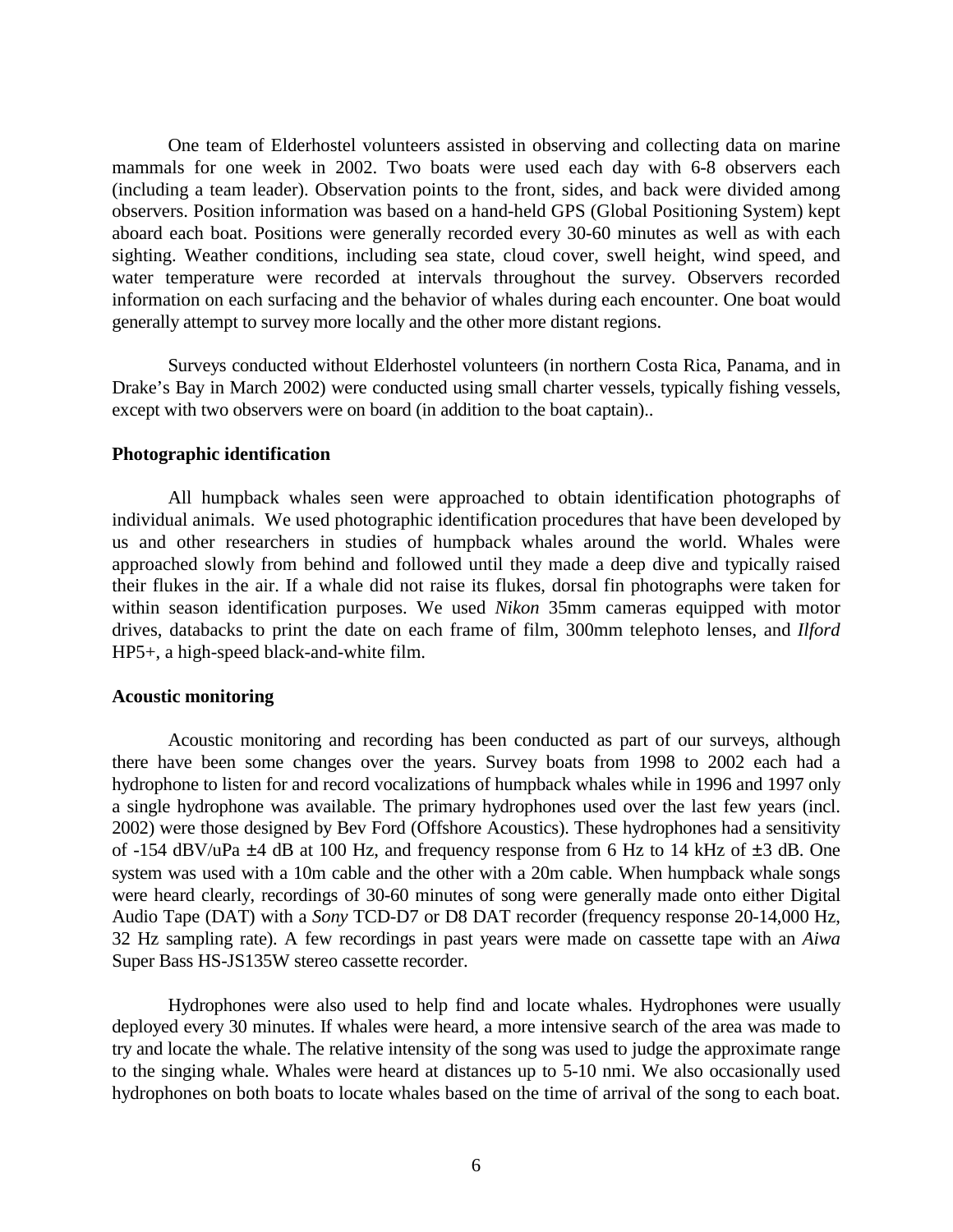<span id="page-6-0"></span>This was accomplished by having one boat transmit the song over the VHF radio to the other boat and using the time of arrival to determine the direction to the whale. **Aerial Surveys** 

 We conducted four aerial surveys in 2002 covering the entire Pacific coast of Costa Rica, and the western Pacific coast of Panama (Figure 2). Surveys were conducted in collaboration with Lighthawk, a non-profit organization pairing private pilots with environmental organizations (Table 4). Surveys were conducted using a single-engine *Cessna Turbo 206*. Surveys were conducted at an altitude of 1000 feet, and at a speed of 100 knots. Two observers searched from the right and left sides of the plane respectively, and a data recorder was in the copilot seat and observed when possible. When sightings of marine mammals were made, time, location, group size, behaviors, and horizontal angle to the sighting using a *Suunto* clinometer were recorded.



Figure 2. Aerial survey trackline along Pacific coast of Costa Rica and the western Pacific, Panama. Locations of humpback whale sightings are shown as shaded squares.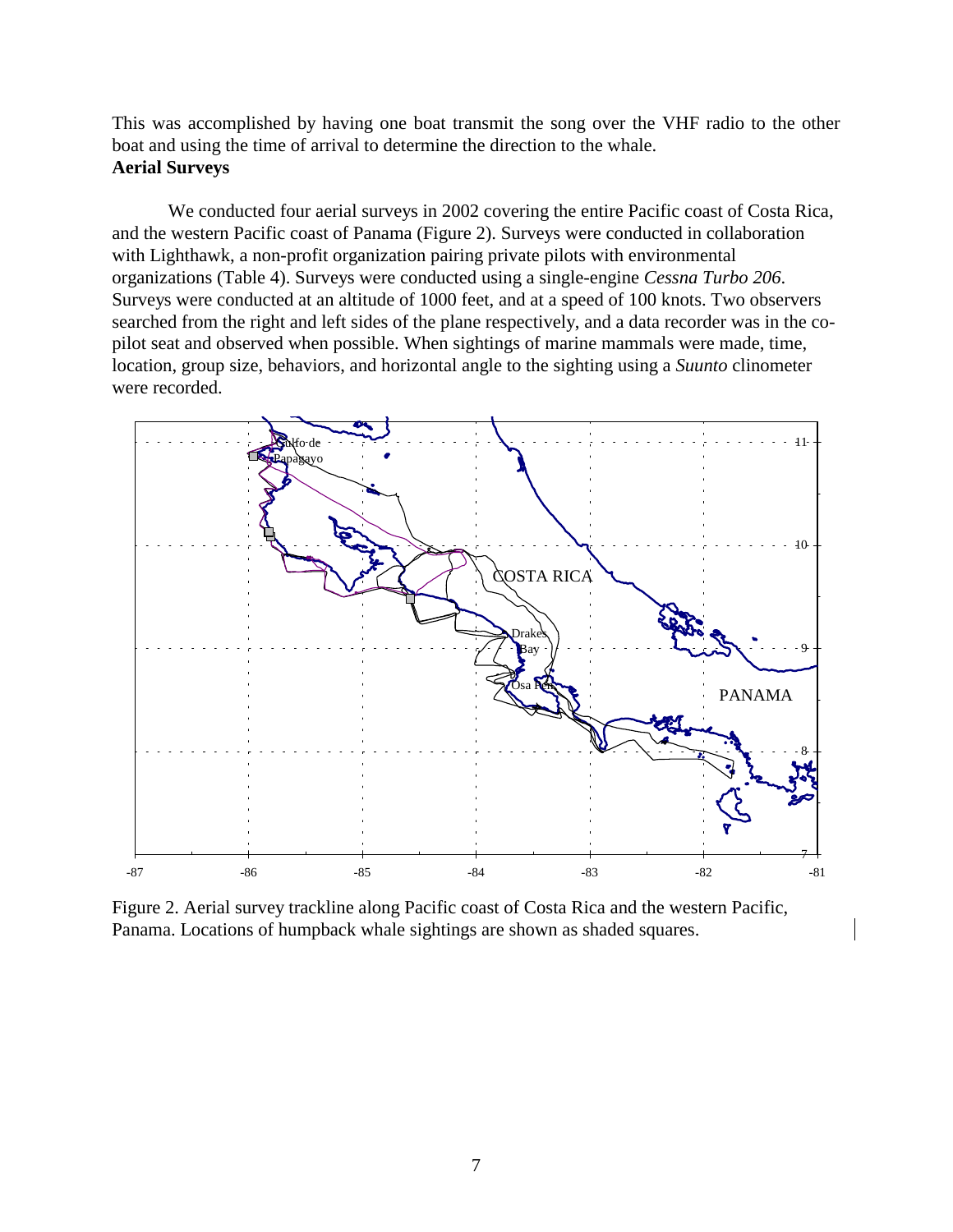# **RESULTS AND DISCUSSION**

#### <span id="page-7-0"></span>**Humpback whale sightings**

 Although our effort off of Drakes Bay in February was less than it had been in other years, we were still successful in sighting and identifying whales in 2002 (Tables 1 and 2). The number of sightings during the surveys out of Drake Bay (10 sightings of 20 animals) in 2002 was reasonable considering the fewer number of surveys done. The percentage of days whales were seen (75%), the number of whales seen per survey (2.5 whales per survey) and whales seen per nautical mile (0.03) were all higher than average for all the years combined (Table 1). Whale sightings off Drake's Bay during the three surveys in March were not as high as during February. We had only one sighting during the three surveys. March is near the end of the period when we would expect northern hemisphere humpback whales to be on their breeding grounds and some may have already left the region.

 The distribution of whale sightings in 2002 was similar to past years. Whales were primarily sighted between the mainland and Canos Island where our principal survey effort was concentrated (Figure 3). Surveys into the Golfo Dulce and further north along the coast did not yield any sightings and sighting rates have been lower in past years in these areas.



Figure 3. Locations that humpback whales were sighted off southern Costa Rica during the surveys in January 2002.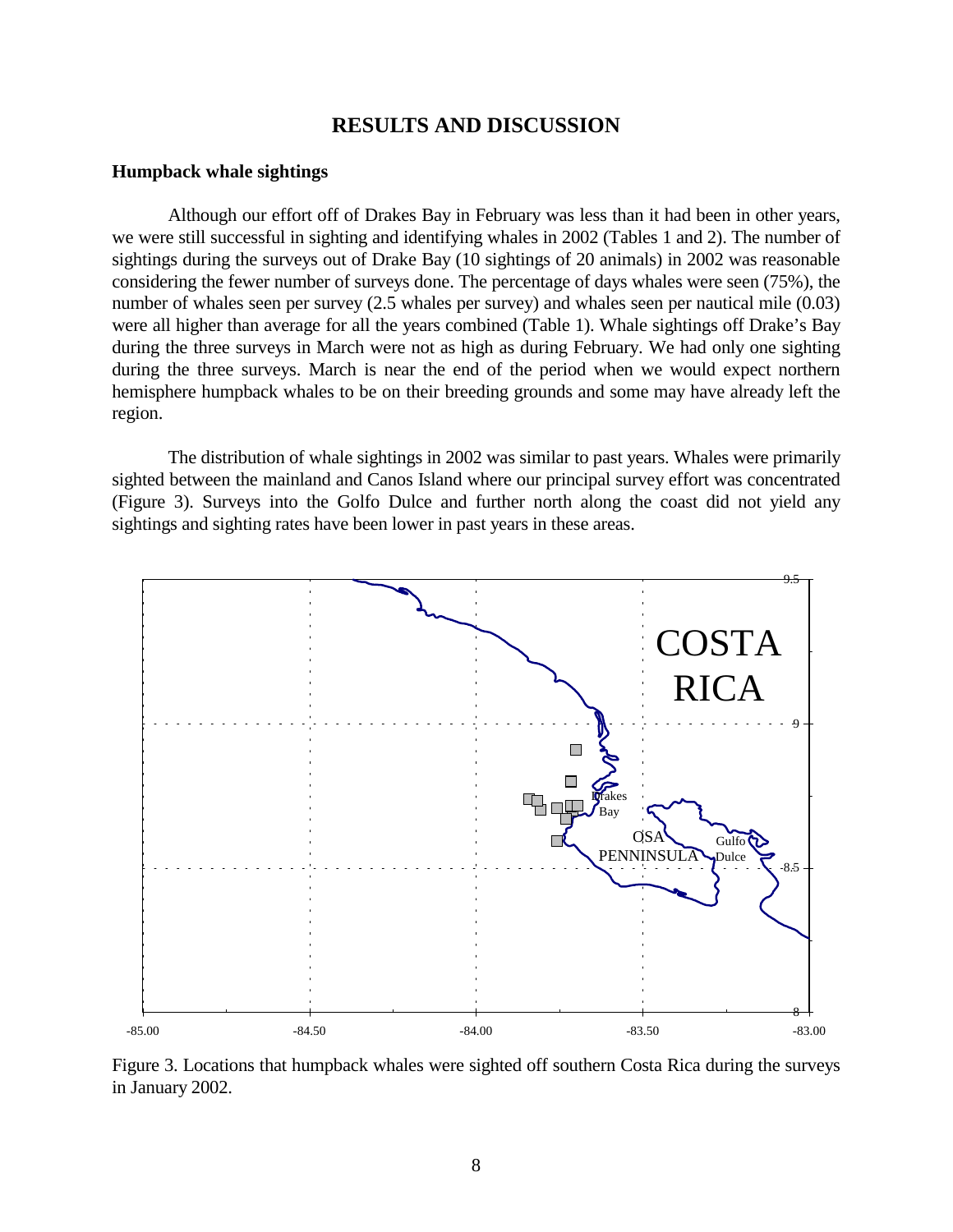<span id="page-8-0"></span> Our success in finding whales in our separate surveys off northern Costa Rica and Panama in 2002 was not as high as off Drake Bay or what we had found in these regions previously (Table 2). In Panama in 2002, only a single humpback whale was seen on one of six days surveyed; a sighting rate (0.003 whales per nmi) considerably lower than in all other areas. Despite the low number of sightings during these surveys, discussions with the local Panamanians and fishermen in the area indicated that it was common to see whales there this time of year. In 2001 in Panama, we had two sightings of four whales during three days of surveys. It is possible that Panama is an area with patchy and sporadic distribution of whales. Off northern Costa Rica, there were two sightings during the three surveys in 2002 (Table 1).The highest number of whales we sighted off northern Costa Rica was ion 1999 when we had 7 sightings of 11 humpback whales in one day. Weather conditions in northern Costa Rica this time of year are often not optimal for sighting whales, and during these three days of surveys, all surveys were shortened due to high winds. More than half of the time these surveys were conducted, the Beaufort sea state was higher than 4 (winds higher than 17 knots), which are difficult conditions for sighting whales.

 The overall group composition for humpback whales off Costa Rica is similar to what has been reported in other wintering areas.(Table 5). The overall proportion of single animals (singers and non-singers for all five years) in our study through 2002 has been 45%. In the North Atlantic, 42% of sightings on Samana Bank (Mattila *et al.* 1994) and 49% of sightings on Virgin Bank were singletons (Matilla and Clapham 1989). Along the Hawaiian Island chain, only 30% of animals were reported to be single whales (Mizroch *et al.* 1996). In all wintering areas it has generally been found that more males are present than females.

 We saw a higher proportion of cows with calves and a larger group of animals than typical in 2002 (Table 5). We saw the second highest proportion of cow calf pairs for all years surveyed (4 of 14 sightings were of cow/calf pairs). Singers were sighted in the same proportion as cow-calf pairs, which is similar to other years. Pairs of adult animals and single adult animals were also similar to what we have been seeing in previous years. The smallest portion of our sightings is made up of groups larger than 2 animals, and this year was no exception. This year did differ however, in that we had one sighting of 5-7 animals, our largest sighting off of Costa Rica to date. This sighting was the first time we had witnessed surface-active behavior, also known as rowdy behavior. Groups of rowdy animals are associated with breeding grounds, and are often made up of mostly males competing to mate with a single female. We were able to photoidentify three animals from this rowdy group.

#### **Photo-identification**

 Humpback whales were identified on 11 occasions representing 7 unique whales in 2002. These include one whale identified off of northern Costa Rica, and one whale identified off of Panama. The rest were all identified off of southern Costa Rica during survey conducted off of Drakes Bay. One whale (ID 10411) was seen on two different days off of southern Costa Rica (6 and 7 February). This same whale was identified 10 days later (17 February) off of Bahia Honda, Panama, by our collaborator Carolina Garcia. In all three of these sightings, this whale was seen with another unidentified adult.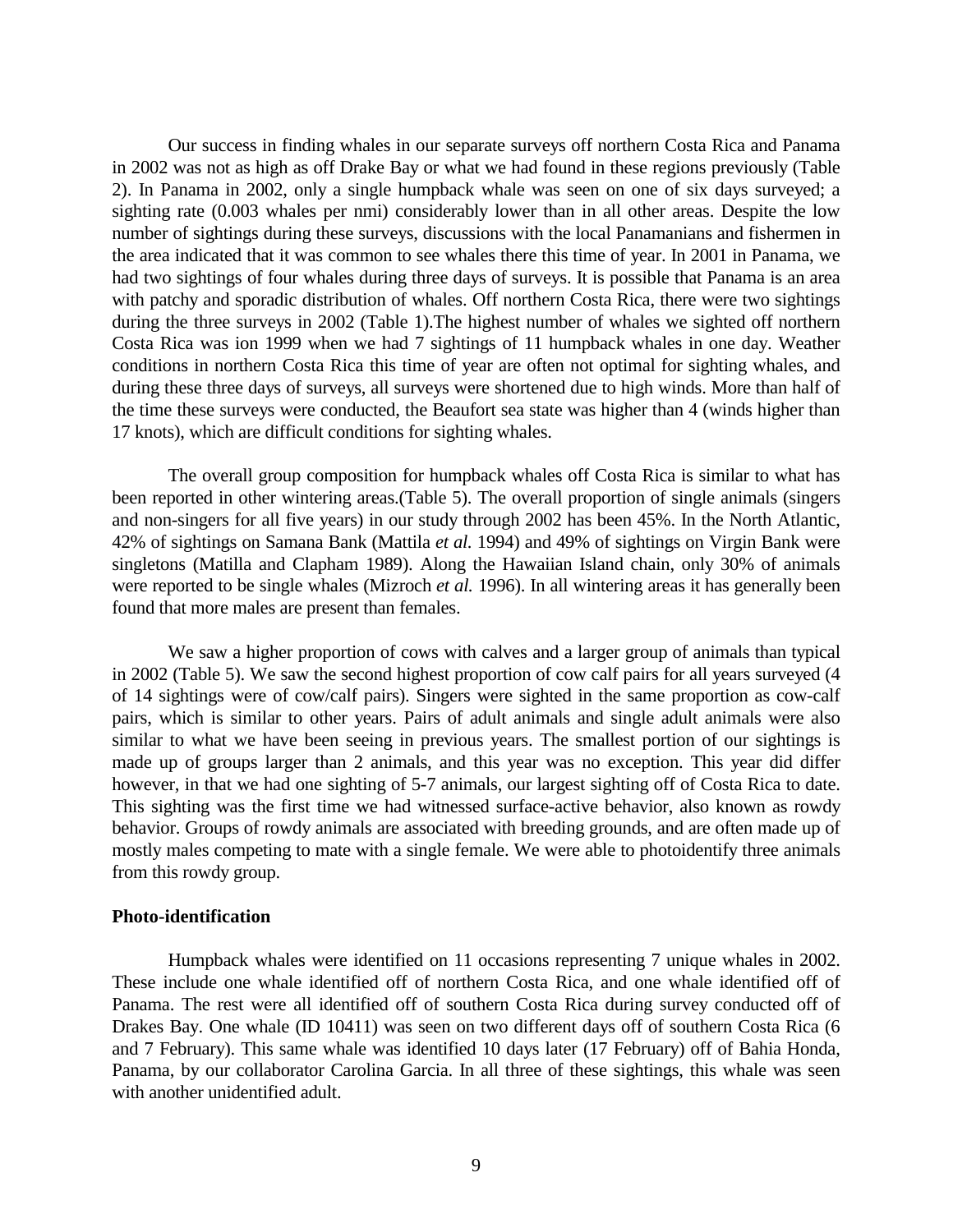Of the seven unique individuals identified in 2002, six have also been identified off of California (Table 6). The one whale that was not identified off California has been seen previously in 1999 off northern Costa Rica. This whale was part of the rowdy group seen in 2002. All six of the whales that were also seen off California had long sighting histories with 4 to 34 sightings between 1987 and 2001 (Table 7). Three of the animals had been seen in 2001, the feeding season immediately preceding their sighting in Central America. Most had been seen off central California with the most frequent sightings in the Gulf of the Farallones (5) and Monterey Bay (6).

 For all years, 81 different individual humpback whales have been identified off Central America (S. Mexico to Panama) in winter months (Table 6). The rate with which we have matched these whales to those we know from our research off California remains high with 69 (85%) having been also documented off California. Because we have not identified all California whales (we typically find that 15-20% of whales we see off California have not been identified previously) the rate of matches to Central America indicates these waters are almost exclusively used by humpback whales that migrate to the U.S. West Coast (California, Oregon, and Washington). This overall rate is higher than has been documented between any other winter and feeding regions that scientists have examined. The exclusive use of a wintering area by animals from a single feeding area is different than has been documented for other humpback whale wintering areas that have been studied in the North Pacific and North Atlantic. At other wintering areas, humpback whales have been documented traveling to multiple different feeding areas. This may be the result of Costa Rica being the farthest south wintering area for North Pacific humpback whales and California being the most southern feeding area.

 The proportion of whales from different feeding areas along the West Coast that matched Central America varied by region (Table 8). The whales we have identified off southern California had the highest rate of matching to Central America (11% having also been identified off Central America). The rate of matching dropped for feeding areas farther north going to about 6% to 7% off central and northern California, 2.3% off Oregon and southern Washington, and none from off northern Washington and southern British Columbia. This opposite pattern was noted for matches between mainland Mexico and feeding areas indicating whales feeding in the southern feeding areas tended to migrate to Central America and those using more northern feeding areas tended to go to the more northern wintering areas off mainland Mexico (Calambokidis *et al.* 2001).

 The 2002 field season also provided additional data on migratory transits of these whales. Two of the six whales that had been sighted off of Costa Rica in 2002 were sighted in May of 2001 off of California. These transits add to a growing set of data on migration distances and timing. The farthest north these Costa Rica whales have been seen (ID#10583 and 12001) is near Newport, Oregon, 5,524 km north of where they were seen in Costa Rica. The longest documented transit distance (same season) for a whale seen in Costa Rica was ID#11243 seen on 6 October 1998 off Pt. St. George at the Oregon/California border and resighted in Costa Rica on 6 February 1999, a minimum straight-line distance of 5,427 km in 4 months. This is more impressive given that the distance traveled was likely much greater and the interval probably much shorter than we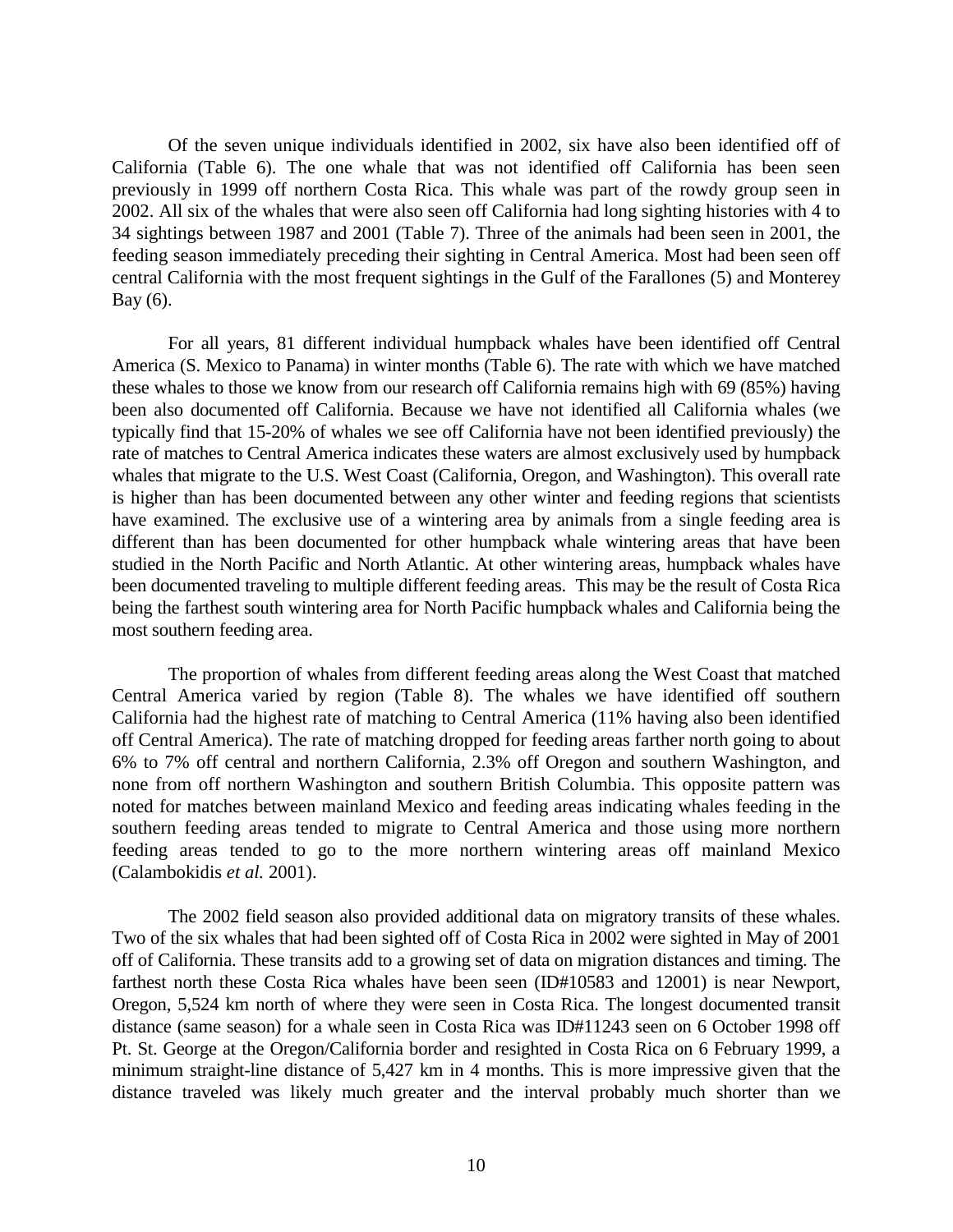<span id="page-10-0"></span>documented. The shortest transit time we have documented in any year was a whale we saw off northern California on 1 December 1995 (one of our last surveys of the season) that we saw 56 days later on 26 January 1996 during our first survey off Costa Rica (Calambokidis *et al.* 2000). The straight-line distance between these two points is about 5,200 km. Even in this case the actual transit was probably shorter in time and longer in distance than this indicates; this whale likely stayed longer off California, arrived earlier off Costa Rica, and may have traveled other areas than revealed by our observations. As coincidental as this pair of sightings seems, we have had several other resightings of the same whale thousands of miles away just a few months apart.

#### **Humpback whale song and gender differences**

The hydrophone was deployed 146 times off of Southern Costa Rica, 53 times off Panama, and 17 times off northern Costa Rica (Table 9). Song was heard 35% of these deployments in southern Costa Rica, 13% of the deployments in Panama, and no song was heard in northern Costa Rica. Recordings were made on six occasions, including one time in Panama. Our results from northern Costa Rica differ greatly from our surveys there in 2001, in which we heard song 57% of the time. However, that survey was done in January, and in 2002 our survey was done in March. The seasonal difference could be a factor in not hearing any song in March. Also, our surveys in 2002 did not cover a very large area, which could also account for not hearing any song. There is a considerable amount of variability throughout the years in the percentage of times we hear song, and we have ranged between 16% and 42% of the time off of Southern Costa Rica (Table 9).

 This year we were not as successful in obtaining identification photographs of singing whales as we have been in years past (Table 10). We identified the same singer on two occasions, February 7 and February 10. Recordings were made of this whale on both of these sightings. All recordings made this year will be analyzed and compared to past years and other breeding grounds in the North Pacific.

Our research off of Costa Rica has added to a growing database of known sexes for individual humpback whales. We know that male humpback whales are the only animals to sing. Since we started this research in 1996, we have been able to positively identify seven individual whales as singers, and therefore as males. Skin samples collected in California of another 10 of the whales identified off Central America have indicated they are males bringing us to 17 known males in our Central America sample. We also know that 10 of the animals we have identified are females because they were accompanied by a calf either in Central America or California.

We also know the ages of four animals we have seen in Central America that were first identified when they were calves in either California or Central America. These data provide us with unique insights into at what age humpback whales begin engaging in mating and reproductive behavior. One (ID #10731) was first identified off California in 1993 and thought to be a calf born that year or possibly the year previous. He was seen singing off Costa Rica in 1996 when he was likely only 3-4 years-old and was seen again there as an escort of a cow-calf pair in 2001. Another whale (10825) was first seen as a calf in California in 1995 and was seen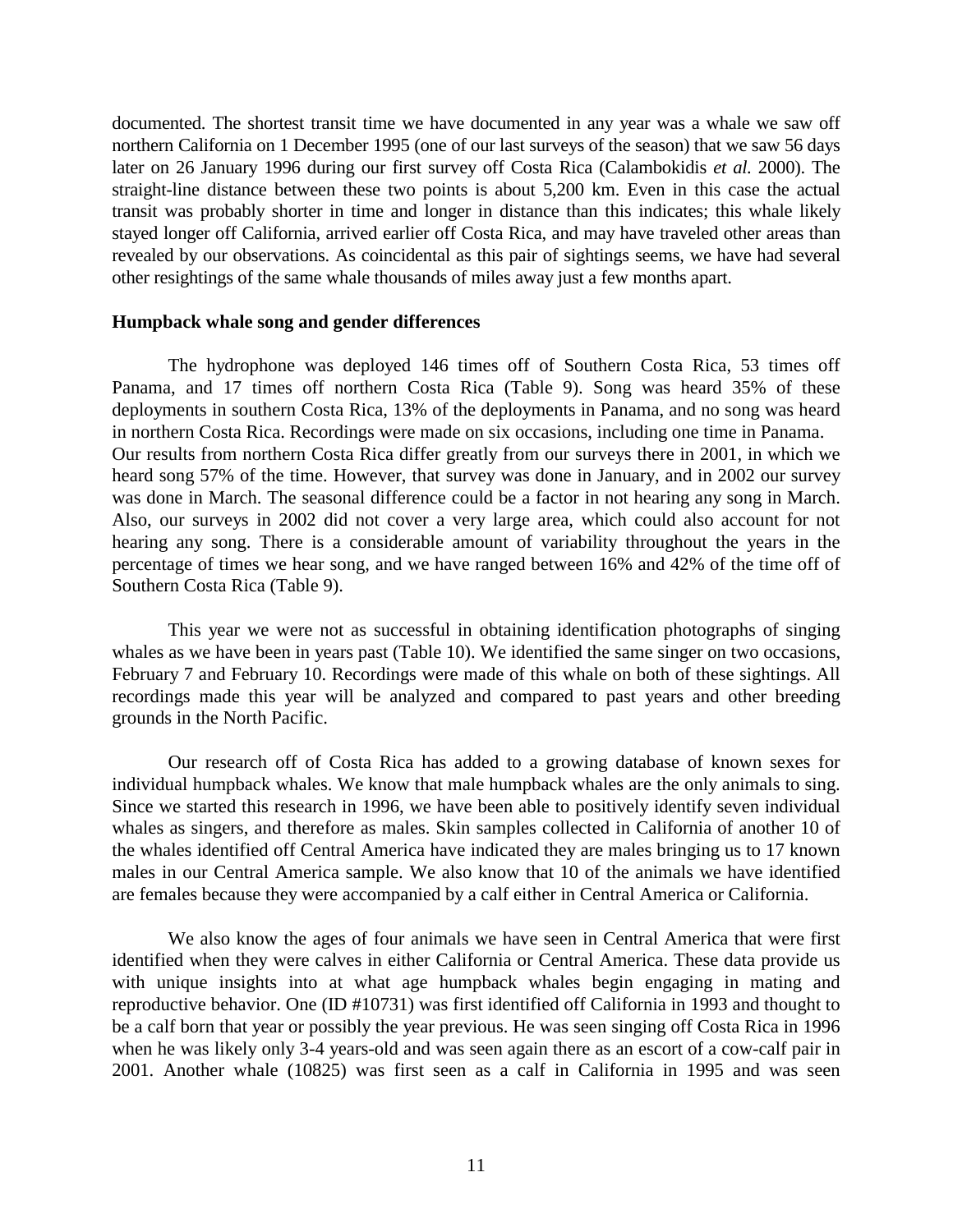<span id="page-11-0"></span>escorting a mother and calf (with one other whale) in Costa Rica in 2001 when it would have been six years-old.

#### **Aerial Surveys**

 Four sightings of 5 humpback whales were made during the aerial surveys (Table 4). Three sightings were in northern Costa Rica, and one sighting off of central Costa Rica (Figure 1). Two sightings of a single animal were very close to each other geographically, although were made 20 days apart. It is not surprising that we had only four sightings of humpback whales. Because the airplane is traveling at a speed of 100 knots, and because whales spend the majority of their time below the surface of the water, the chances of sighting a whale are particularly low in areas of low abundance. However, despite the low number of sightings during these surveys, three of the sightings occurred in areas where we have not conducted any boat surveys. These surveys increase our understanding of the distribution of humpback whales along the Costa Rican and Panama casts by allowing us to go where to areas where we have not been able to survey by boat.

 In addition, 34 sightings of dolphins were made during aerial surveys, most of these were not identified to species. The distribution of these sightings was consistent along most of our survey area, although few were sighted in northern Costa Rica and in Panama. The few sightings in northern Costa Rica could be accounted for by the high winds in this area, which would decrease the ability to sight smaller animals. One unidentified whale was also sighted off of the Burica Peninsula, an area which we have never before surveyed by boat. This whale was estimated to be between 20-25 feet, had a visible blow, and a tan colored sleek body. It was possibly a sighting of a Bryde's whale, or a beaked whale species.

#### **Southern Hemisphere surveys**

Since 2001, we have also begun to study the presence of humpback whales off of Costa Rica and Panama during the southern hemisphere wintering season (Northern Hemisphere summer). In the Southern Hemisphere, humpback whales feed in Antarctic waters during their summer (December-April), and travel north to warmer waters during their winter (July-October). Since we started doing research in Costa Rica, we received reports that whales were seen year round, with peaks during the two wintering seasons for both hemispheres.

In August-October of 2001 and 2002, we conducted surveys off of northern and southern Costa Rica and Panama. We now have over 25 individuals identified off of Costa Rica and Panama during this season. Five of these photographs were collected by Marco Saborio before 2001. Of these 25, three have also been identified feeding off the Antarctic Peninsula. This firmly establishes that whales seen during this season off Central America are migrating from Antarctica. It also sets a new record for the longest migration by an individual mammal. The oneway migration between these two places is approximately 8,400 kilometers.

We have also been able to describe the geographic area of overlap that whales from both hemispheres are using as a wintering area off of Central America. Along with our collaborators, we have documented whales from both hemispheres throughout the coasts of Costa Rica and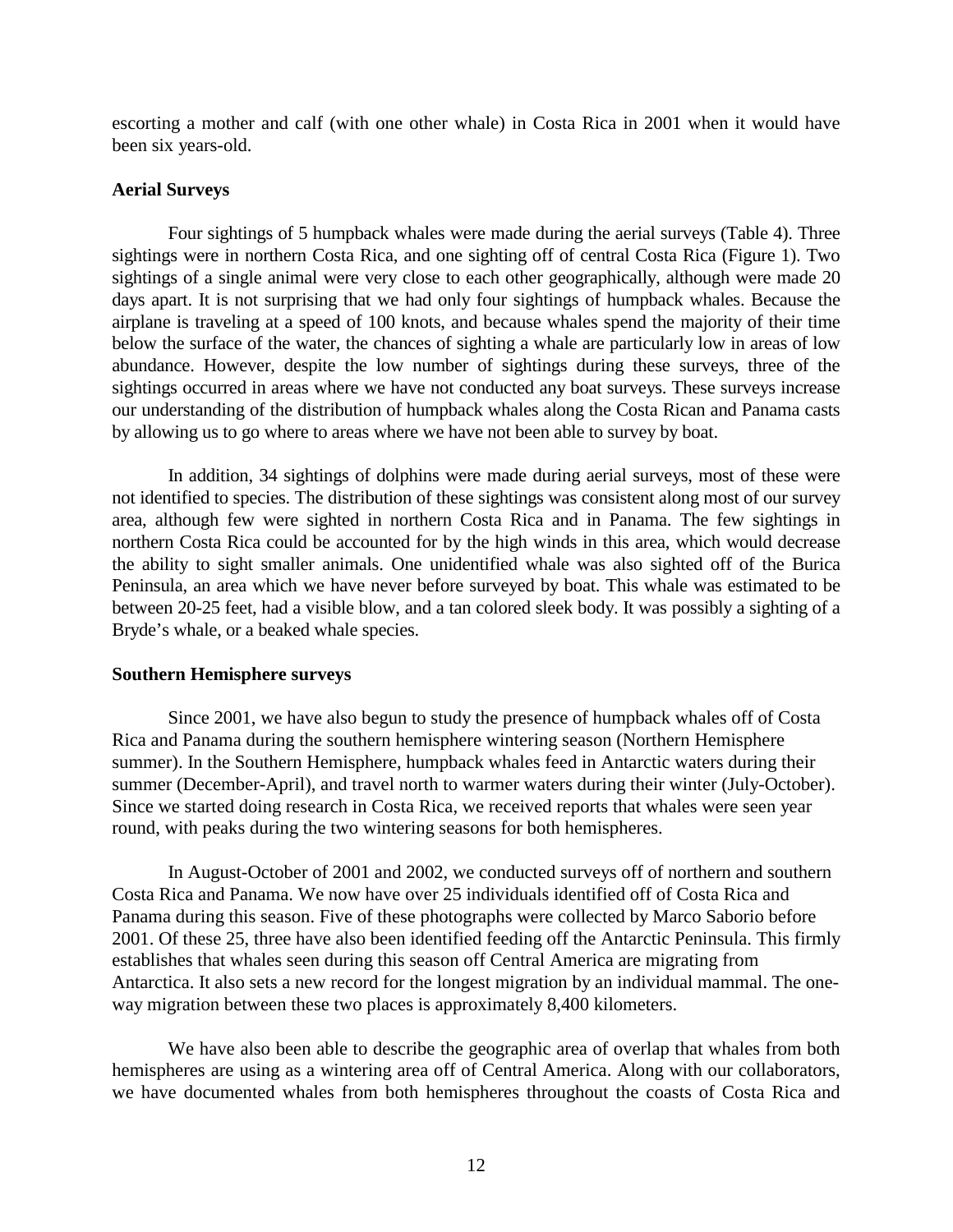<span id="page-12-0"></span>Panama. This area of overlap is much bigger than was previously thought, and is the only area known in the world where whales from both hemispheres inhabit the same region during their respective wintering seasons.



Although there are two distinct peaks of sightings that correspond with the two different wintering seasons, sightings of humpback whales have been reported year round off of Costa Rica. Although the chances are low, it is possible that whales from the two hemispheres could encounter each other. Genetic research has shown that there has been some interchange between these two populations sometime in the past (Baker *et al*. 1993), and Central America would be one of the most likely areas where interbreeding could occur.

Figure 4. Locations of whales matched between Costa Rica and Antarctica.

### **Other marine mammals**

 Sightings of other species besides humpback whales were not as varied in 2002 as most past years. Only three other species were confirmed during our surveys in 2002, spotted dolphins, bottlenose dolphins, and rough toothed dolphins (Table 11). These sightings contribute to the limited information available on marine mammals off Costa Rica. In total, we have documented 11 different species of marine mammals in our study area from 1996 to 2002 and a brief summary from the data from all years for each species is provided below.

# *Large baleen whale sighting*

 Although no large baleen whales other than humpback whales were seen in 2002 there have been sightings in past years. A single Bryde's whale was seen on 26 January 1998. It was observed along the south side of the Osa Peninsula and was swimming south. This medium-size whale is in the same family (Balaenopteridae) as humpback whales. Unlike most other baleen whales, it is generally confined to warmer tropical and temperate waters. It was identified by its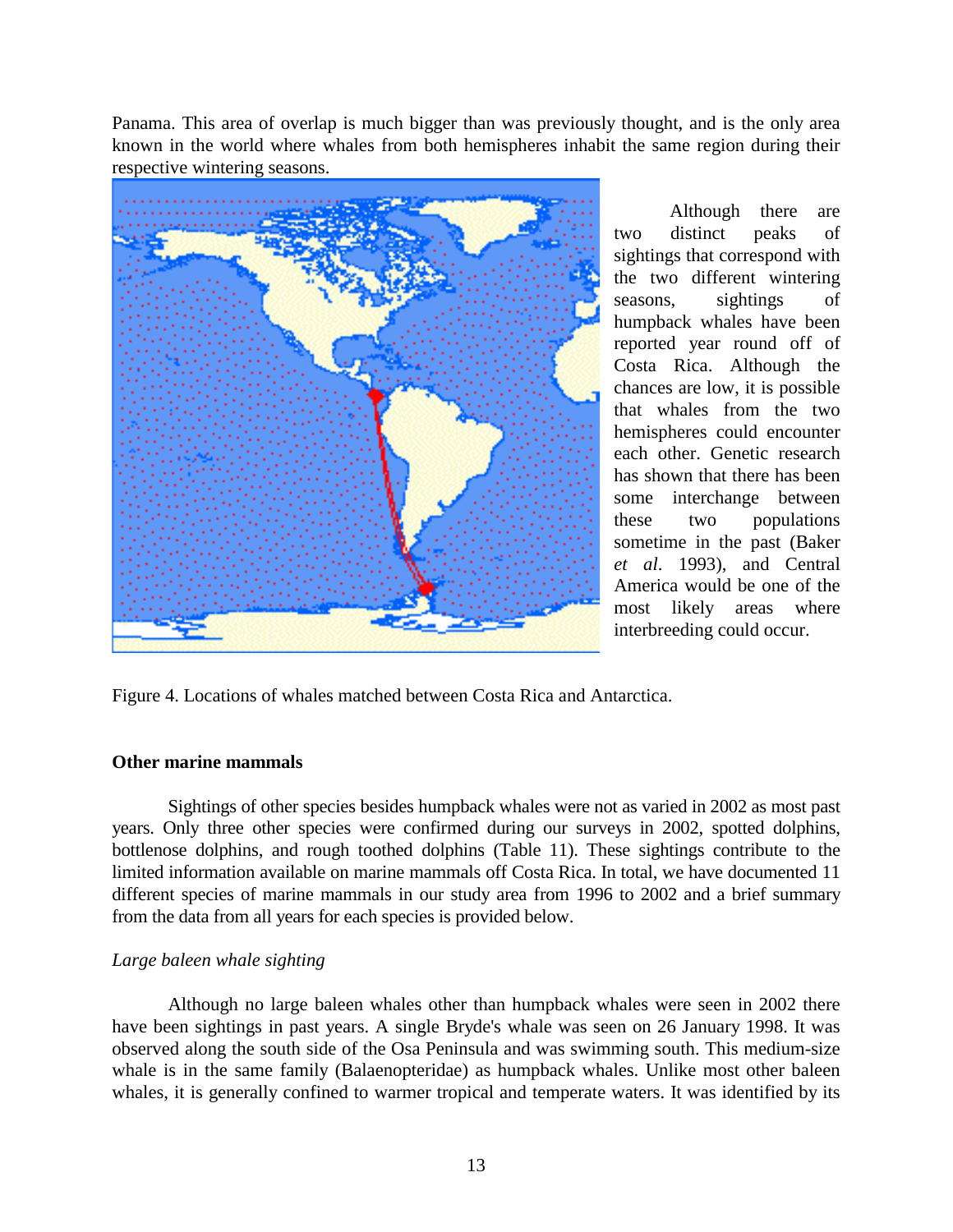<span id="page-13-0"></span>streamlined shape, smaller size (30-40 ft), and three head ridges. The occurrence in this region is not surprising. The only other species of baleen whale, besides humpback and Brydes whales, seen in our research, was a single sighting of a possible fin or sei whale in 1997.

#### *Toothed whales*

 False killer whales are the most commonly seen species of the toothed whales in our study. This species has been seen in past years with sightings in 1996, 1998, 2000, and 2001. During one of the sightings in 1998, one whale dove down out of our sight, and then resurfaced with a red rockfish in its mouth. It carried the fish around in its mouth and passed it to another animal nearby. Two of the sightings (one in 1996 and one in 1998) were made on the west side of Isla del Caño while the other sighting (in 1998) was off Drake Bay. This species has been reported frequently in Golfo Dulce and off Isla de Coco off Costa Rica (Acevedo-Gutierrez *et al.* 1997). Local naturalists reported frequently sighting pilot whales in the study area. We never encountered pilot whales in our surveys and suspect at least some sightings of false killer whales may be mistakenly identified as pilot whales.

 Sperm whales were seen in 1996. Sperm whales primarily inhabit deeper offshore waters, where we saw them in 1996. Our surveys are usually in shallower waters with the exception of a few segments just barely off the shelf edge so the infrequent sightings of this species would be expected.

Killer whales were sighted in 1997. A group of four animals, including two adult males was observed on the same day in both the morning and afternoon. During one encounter, we observed the whales pursuing an adult humpback whale, which was able to escape them. Recently there has been controversy regarding the reason why baleen whales migrate to lower latitudes during the winter months. Some researchers suggest that this is to escape predation by killer whales in the higher latitudes (Corkeron and Connor 1999). This observation would suggest that humpback whales off Costa Rica are subject to predation by killer whales.

#### *Dolphin species*

 Five dolphin species have been seen during the study (not including the false killer whale or killer whale which are in the Delphinid family), three of them in 2002. Spotted dolphins remained by far the most frequently seen marine mammal species in our surveys accounting for 42 sightings of 825 animals in 2002. This is similar to most past years. The distribution of spotted dolphin sightings reveals they were seen throughout the area we surveyed.

 Bottlenose dolphins were seen 2 times (total of 171 animals) in 2002 and have been seen all years of the study and throughout the study area. Many of our sightings of this species over the years have come from more peripheral areas of our effort, suggesting they are not as common around Isla del Caño as in some other areas. Bottlenose dolphins were often sighted during our few surveys out to the shelf edge northwest of our primary study area suggesting this is a better habitat for this species than the principal areas we surveyed. Bottlenose dolphins were also seen in Golfo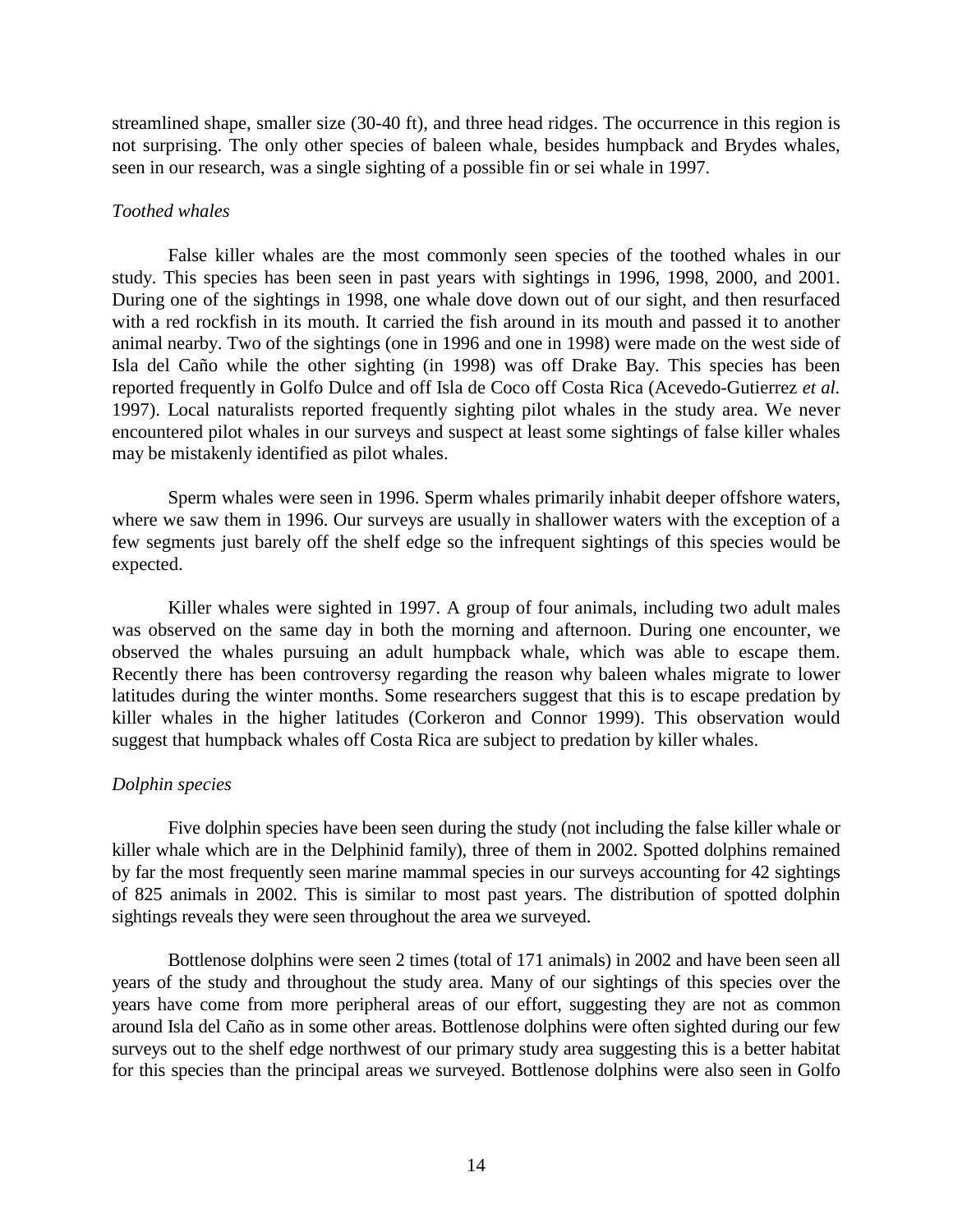Dulce during some of the trips we made there. Group sizes were generally smaller than for other dolphin species (about 15 animals).

 One sighting of Rough-toothed dolphins were seen in 2002 in the mouth of the Golfo Dulce. Sightings of these dolphins also occurred in 1998 and 2000. These dolphins do not have a crease between the melon and beak, which distinguishes them from other species. Rough-toothed dolphins are considered relatively uncommon throughout most of their tropical range (Leatherwood and Reeves 1983).

 Two other species of dolphin have only been sighted in single years but not in 2002. Spinner dolphins, were seen for the first time in our study in 1999. This is a fairly common dolphin known to occur in this region but we had been unable to positively identify it in past surveys. A group of approximately 50 common dolphins were seen during one of our few surveys off the continental shelf edge at the northwest tip of our survey coverage on 12 February 1998. This species is relatively common in offshore waters of the eastern tropical Pacific but had not been seen in the areas of our surveys.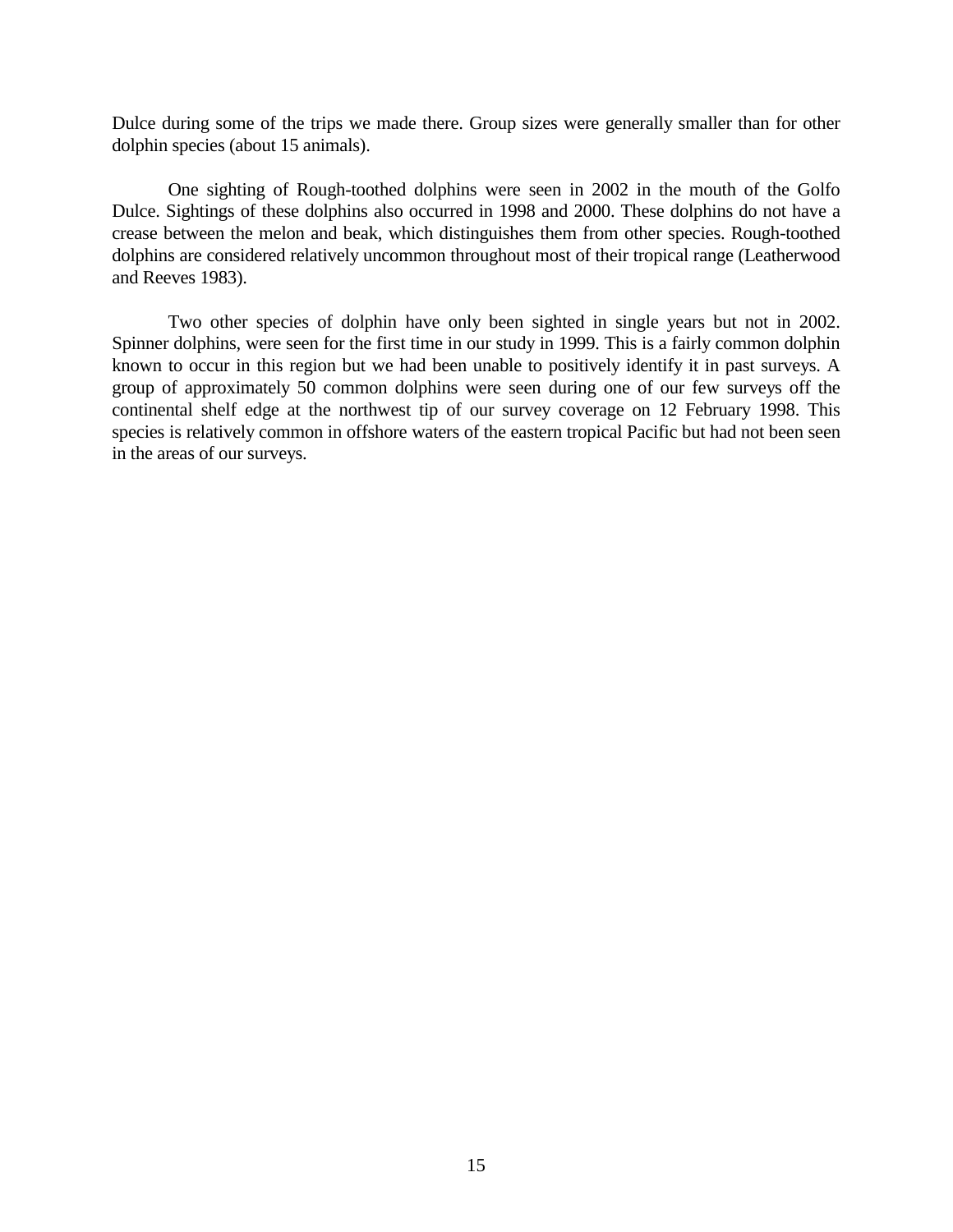# **CONCLUSIONS**

<span id="page-15-0"></span>Principal findings of the research over the years have included:

- Humpback whales regularly use Costa Rican waters as a calving and breeding area with sightings of mother-calf pairs, pregnant females, and singing males.
- We had our first sighting of a rowdy group in 2002, which is very typical on other humpback whale wintering grounds.
- North Pacific humpback whales inhabit a broad region of Central America extending south from the wintering grounds previously described in Mexico all the way to Panama. There is also some evidence of site preferences with some whales returning in multiple years to the Drake Bay area.
- Humpback whales from this region are almost exclusively animals that use the California, Oregon, and Washington feeding area with some tendency for animals from Central America to feed in the more southern portions of this feeding area.
- A total of 11 marine mammal species were documented in Costa Rican coastal waters and provided some of the first details of these species in this region.

 This information will be valuable in protecting managing marine mammals in Costa Rica. Tourism in Costa Rica has increased dramatically over the last 20 years, especially with visitors interested in terrestrial and marine wildlife. An expansion of resorts and tourist activities in Drake Bay has occurred over the five years of this research. With these increasing activities and interest in whales and marine mammals, it is important we learn more about the populations of many of these species to be better to protect them and educate people. As a part of our research we have provided information on our findings and also ways to avoid disturbing whales to boat drivers, guides, and resort operators in the region.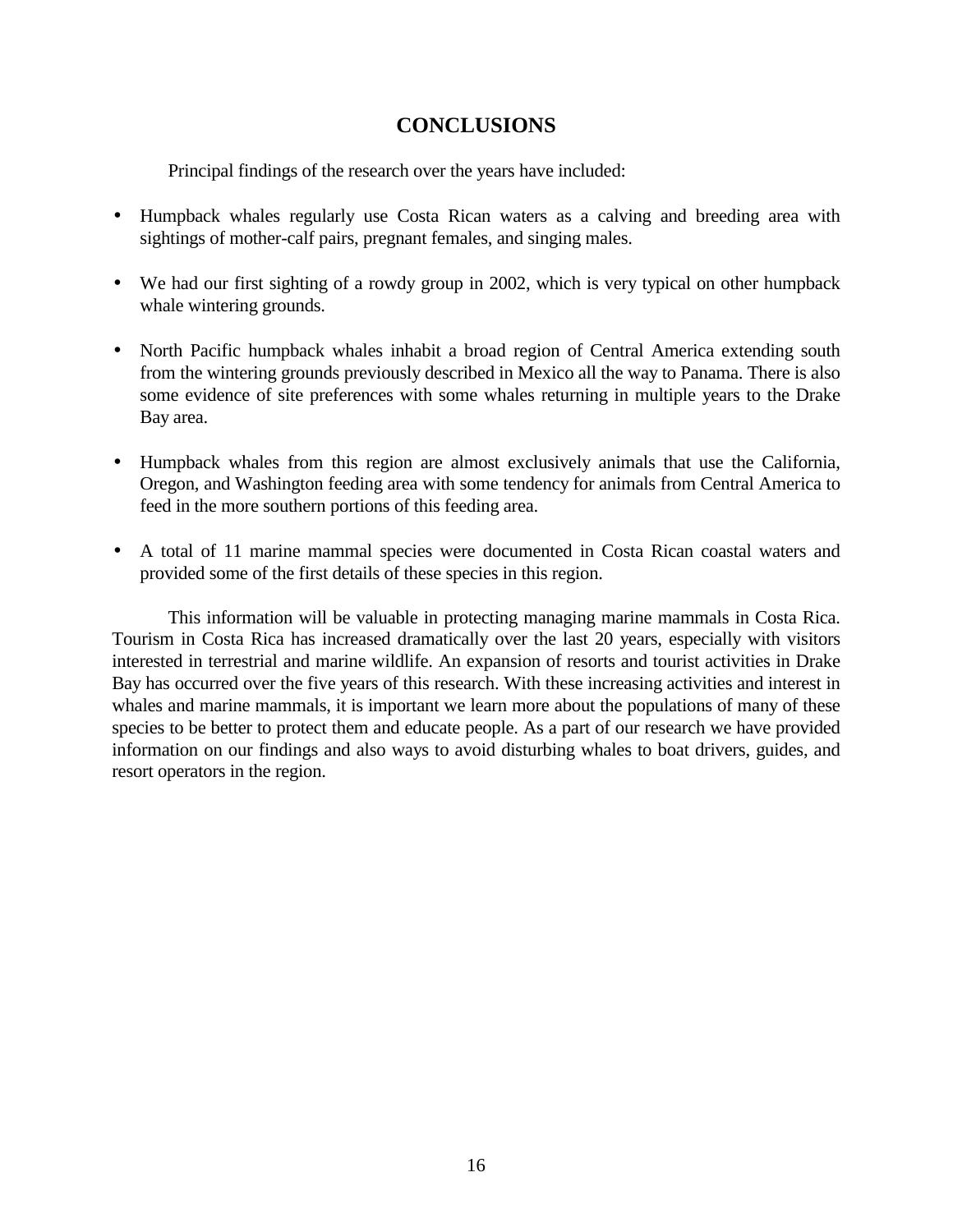### **ACKNOWLEDGMENTS**

<span id="page-16-0"></span> This research was supported by Oceanic Society Expeditions and Elderhostel; Birgit Winning, Joel Litwin, Mary-Jane Schramm, Silke Schroeder, Randi Reiremo, and Sherri Shannon at Oceanic Society arranged many of the logistics for the field base. Izzy Szczepaniak, Frank Garita, and Heather Harding all assisted as leaders of some trips. We are grateful to those who made this research possible, especially the dedicated volunteers and everyone at Drake Bay Wilderness Camp. Herbert, Marleny, and Fernando of Drake Bay Wilderness Camp provided logistical help and support. Boat captains with Drake Bay provided skillful driving as well as assistance with sightings, especially Roger, Alex, and Omar. Marco Tulio Saborío provided sighting information and photographs from his encounters with humpback whales going back many years. Laura May-Collado provided photographs and conducted surveys in northern Costa Rica. John Tresemer provided sighting information. Sierra Sequera provided sighting information and logistical help (boat surveys). Carol Henderson, Andre Koenig, Herbert Michaud, Bill Muraco, and Jack Swenson provided photographs from past years. Carolina Garcia provided photographs and sighting information. George Ravenscrofft, Linda Klein, and Doug Bell provided assistance in Panama. Lighthawk, Michele Gangaware Dean and Lana Smith helped with aerial surveys. Marcus Rhinelander, Frank Garita, and Marco Saborio were aerial observers. Marcus Rhinelander assisted with boat surveys and logistics in the field. Lisa Schlender assisted in data analysis and matching. We especially thank the Elderhostel volunteers for 2002: Jean Baker, George Coon, Gerry Coon, Judy Goodwin, Jim Goodwin, Chris Morris, Jeanne Squires, Eugene Childers, Gerry Friedman, Jerry Friedman, Dace McLaughlin, Bob McLaughlin, Charles Odom, and Bud Wright.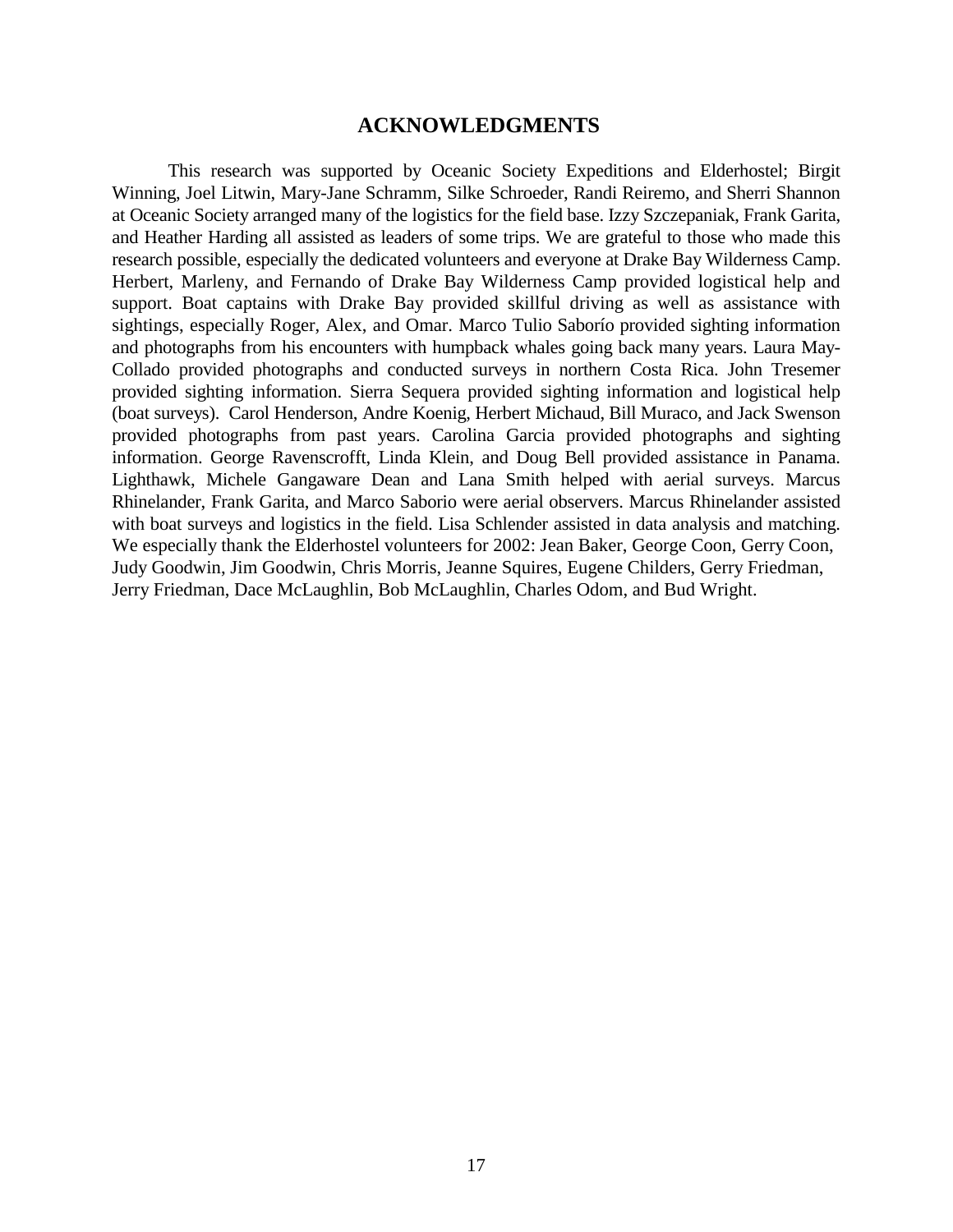### **REFERENCES**

- <span id="page-17-0"></span>Acevedo, A. and A. Smultea. 1995. First records of humpback whales including calves at Golfo Dulce and Isla del Coco, Costa Rica, suggesting geographical overal of northern and soutehrn hemisphere populations. Marine Mammal Science 11:554-560.
- Acevedo-Guierrez, A., B. Brennan, P. Rodriguez, and M. Thomas. 1997. Resightings and behavior of false killer whales (*Pseudorca crassidens*) in Costa Rica. Marine Mammal Science 13:307-314.
- Baker, C.S., A. Perry, J.L Bannister, M.T. Weinrich, R.B. Abernethy, J. Calambokidis, J. Lien, R.H. Lambertson, J. Urban Ramirez, O. Vasquez, P.J. Clapham, A. Ailing, S.J. O'Brien, and S.R. Palumbi. 1993. Abundant mitochondrial DNA variation and world-wide population structure in humpback whales. Proc. Natl. Acd. Sci. USA 90:8239-8243.
- Calambokidis, J., G.H. Steiger, J.R. Evenson, K.R. Flynn, K.C. Balcomb, D.E. Claridge, P. Bloedel, J.M. Straley, C.S. Baker, O. von Ziegesar, M.E. Dahlheim, J.M. Waite, J.D. Darling, G. Ellis, and G.A. Green. 1996a. Interchange and isolation of humpback whales off California and other North Pacific feeding grounds. Marine Mammal Science 12:215- 226.
- Calambokidis, J., K. Rasmussen, G.H. Steiger. 1996b. Humpback whales and other marine mammals off Costa Rica. Report of research during Oceanic Society/Elderhostel expeditions in 1996. Report to Oceanic Society Expeditions, San Francisco, California.
- Calambokidis, J., K. Rasmussen, and G.H. Steiger. 1998. Humpback whales and other marine mammals off Costa Rica, 1996-98. Report on research during Oceanic Society Expeditions in 1998 in cooperation with Elderhostel volunteers. Cascadia Research, 218½ W Fourth Ave., Olympia, WA 98501
- Calambokidis, J., T. Chandler, K. Rasmussen, G.H. Steiger, and L. Schlender. 1999. Humpback and blue whale photographic identification research off California, Oregon, and Washington in 1998. Final report to Southwest Fisheries Science Center, Olympic Coast National Marine Sanctuaries, and University of California at Santa Cruz. Cascadia Research, 218½ W Fourth Ave., Olympia, WA 98501. 35pp.
- Calambokidis, J., G.H. Steiger, K. Rasmussen, J. Urbán R., K.C. Balcomb, P. Ladrón de Guevara P., M. Salinas Z., J.K. Jacobsen, C.S. Baker, L.M. Herman, S. Cerchio and J.D. Darling. 2000. Migratory destinations of humpback whales that feed off California, Oregon and Washington. Marine Ecology Progress Series 192: 295-304.
- Calambokidis, J., G.H Steiger, J.M Straley, L.M. Herman, S. Cerchio, D.R. Salden, J. Urbán R., J.K. Jacobsen, O. von Ziegesar, K.C. Balcomb, C.M. Gabriele, M.E. Dahlheim, S. Uchida, G. Ellis, Y. Miyamura, P. Ladrón de Guevara P., M. Yamaguchi, F. Sato, S.A. Mizroch, L. Schlender, K. Rasmussen, J. Barlow and T.J. Quinn II. 2001. Movements and population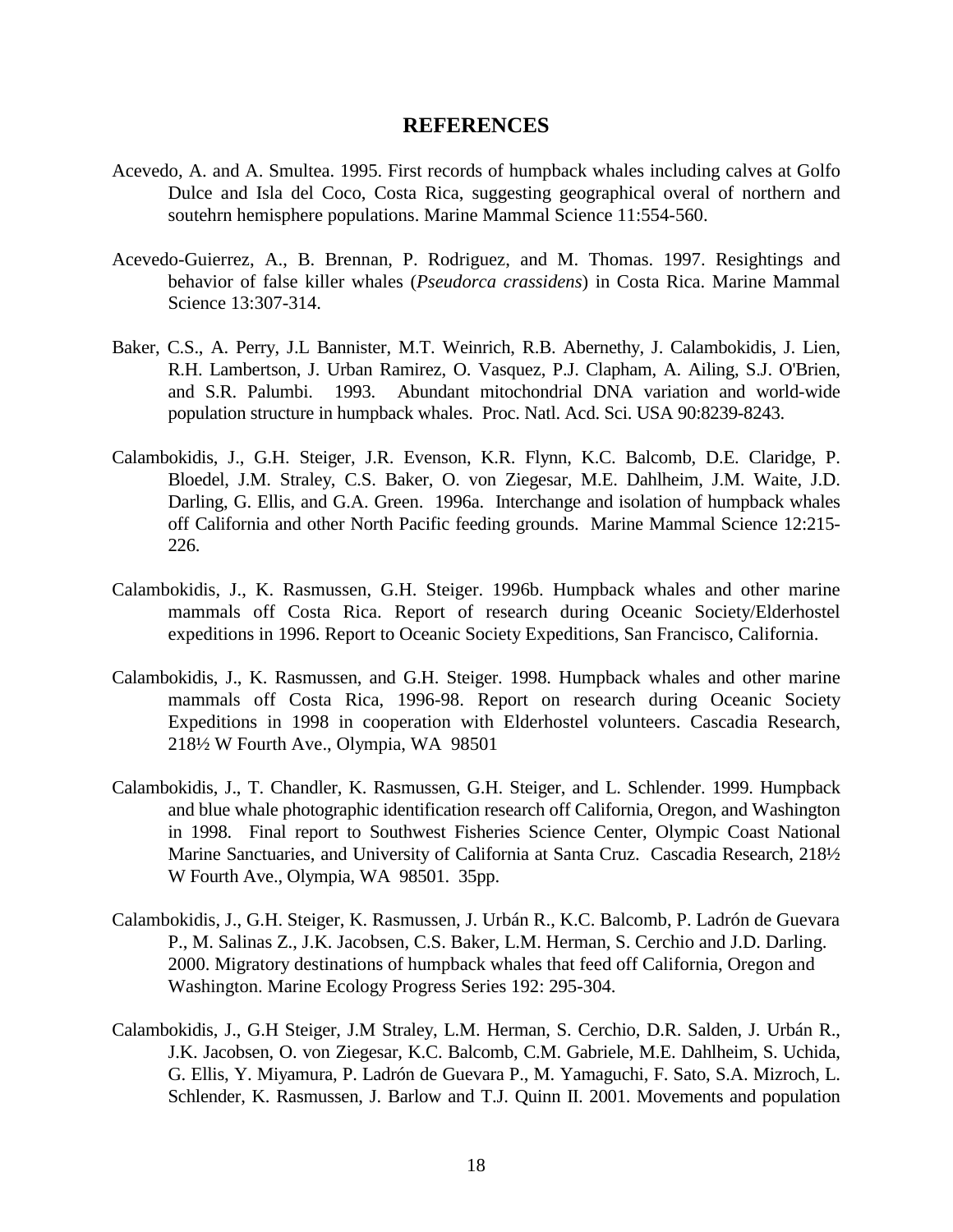structure of humpback whales in the North Pacific. Marine Mammal Science 17( 4):769- 794.

- Calambokidis, J., J. Erickson, and E. Phillips. 2001. Sizes of whales determined from fluke photographs taken at known distances. *In:* Abstracts Fourteenth Biennial Conference on the Biology of Marine Mammals, Vancouver, British Columbia. 28 November - 3 December 2001. Society for Marine Mammalogy, Lawrence, KS.
- Corkeron, P.J, and Connor, R.C., 1999. Why do Baleen whales migrate? Marine Mammal Science 15 (4): 1228-1245.
- Gerrodette, T. and D.M. Palacios. 1996. Estimates of cetacean abundance in EEZ waters of the eastern tropical Pacific. Administrative Report LJ-96-10, Southwest Fisheries Science Center, La Jolla, California.
- Leatherwood, S, and R.R. Reeves. 1983. The Sierra Club handbook of whales and dolphins. Sierra Club Books, San Francisco, CA. 302pp.
- Matilla, D.K. and P.J. Clapham. 1989 Humpback whales , *Megaptera noaeanglae*, and other cetaceans on Virgin Bank and the in the northern Leeward Islands, 1985 and 1986. Canadian Journal of Zoology 67:2201-2211.
- Matilla, D.K., P.J. Clapham, O. Vasquez, and R.S. Bowman. 1994. Occurrence, population composition, and habitat use of humpback whales in Samana Bay, Dominican Republic. Canadian Journal of Zoology 72:1898-1907.
- Mizroch, S. A., D. Glockner-Ferrari, D. Salden, H. Bernard, J. Mobley, and L. Baraff. 1996. Report of a pilot study to estimate abundance, within-season residency, and rate and direction of movement of humpback whales in Hawaiian waters, Winter 1995. Pages 131-161 *in* Annual reports of research carried out on the population biology of marine mammals by the National Marine Mammal Laboratory, Seattle, WA.
- Rasmussen, K., G.H. Steiger, J. Calambokidis. 1995. Evidence of a humpback whale wintering area off Costa Rica. pp. 93 in: Abstracts Eleventh Biennial Conference on the Biology of Marine Mammals, Orlando, Florida, 14-18 December 1995. Society for Marine Mammalogy, Lawrence, KA.
- Rasmussen, K., J. Calambokidis, G.H. Steiger, M. Saborío, L. May, and T. Gerrodette. 2001. Extent of geographic overlap of North Pacific and South Pacific humpback whales on their Central American wintering grounds. *in:* Abstracts Fourteenth Biennial Conference on the Biology of Marine Mammals, Vancouver, British Columbia. 28 November - 3 December 2001. Society for Marine Mammalogy, Lawrence, KS.
- Steiger, G.H. and J. Calambokidis. 2000. Reproductive rates of humpback whales off California. Marine Mammal Science 16:220-239.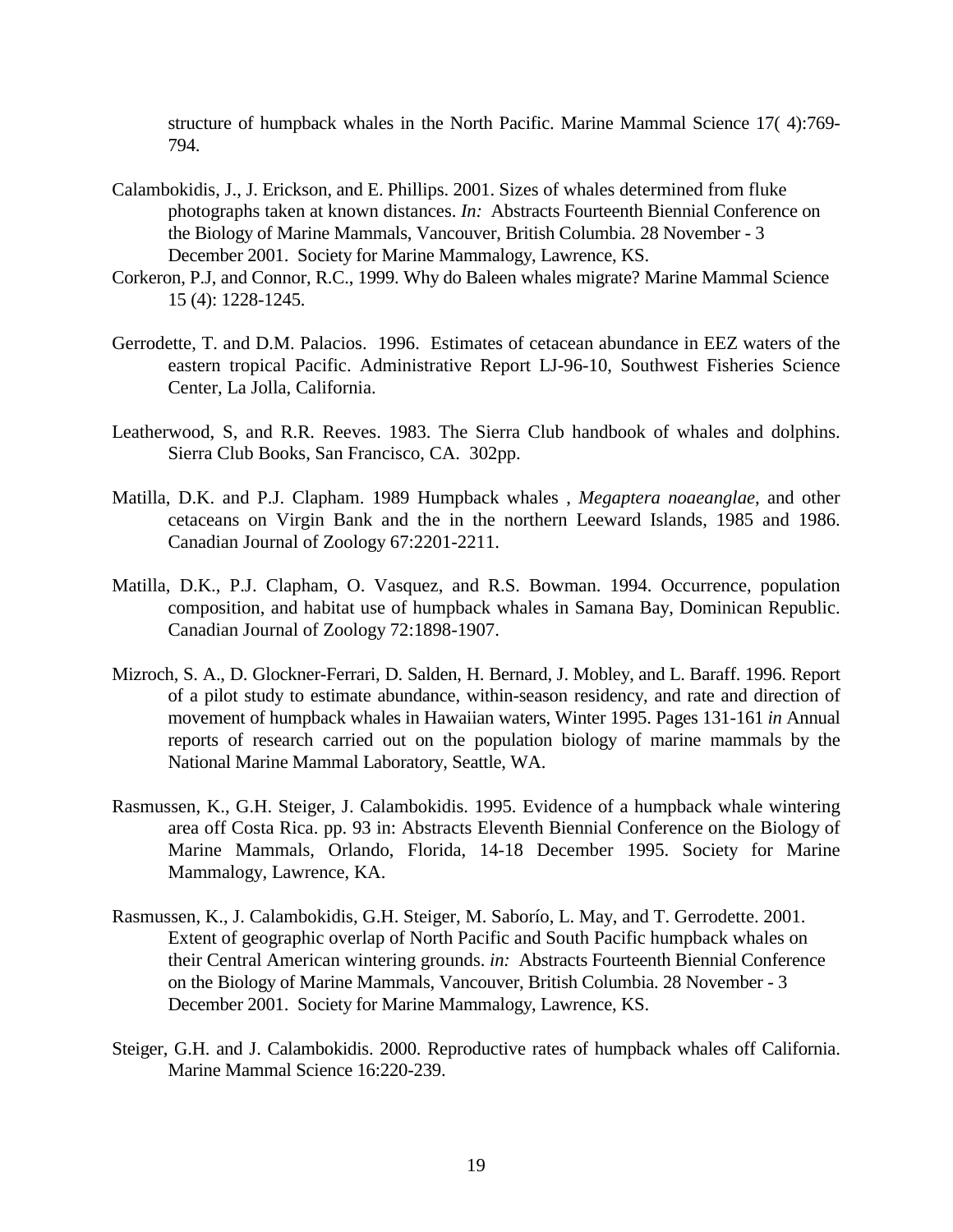Steiger, G.H., J. Calambokidis, R. Sears, K.C. Balcomb, and J.C. Cubbage. 1991. movement of humpback whales between California and Costa Rica. Marine Mammal Science 7:306- 310.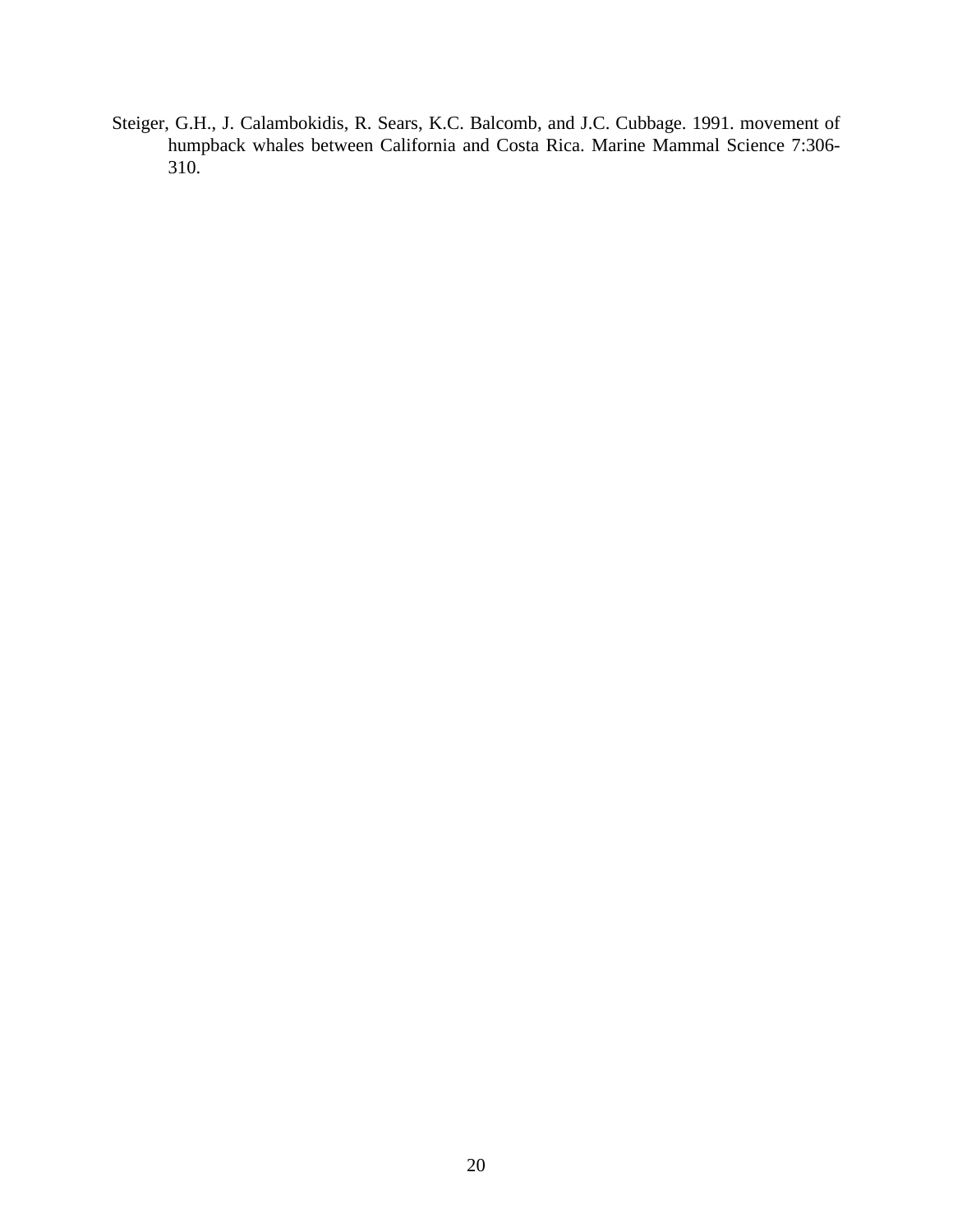# **TABLES**

- <span id="page-20-0"></span>1. Summary of small boat survey effort and humpback whale sightings off Costa Rica and Panama.
- 2. Summary of survey effort and humpback whale sightings off Costa Rica and Panama 2002.
- 3. Daily summaries of effort, sightings, and identifications in Costa Rica and Panama in 2002.
- 4. Summary of aerial survey effort off of Costa Rica and Panama 2002.
- 5. Group composition of humpback whale sightings in study area off Costa Rica, 1996-2001.
- 6. Results of photographic identification research of humback whales in Costa Rica and Panama.
- 7. Humpback whales identified in February and March 2002 in Costa Rica with summary of sighting histories.
- 8. Summary of match rate from Central America (incl S Mexico) to other regions.
- 9. Proportion of hydrophone deployments in which humpback whales were heard. Results are biased upwards by more frequent deployments when locating a singing whale.
- 10. Times and locations of recordings of humpback whale songs, 2002.
- 11. Summary of sightings of marine mammals in 1996-2002.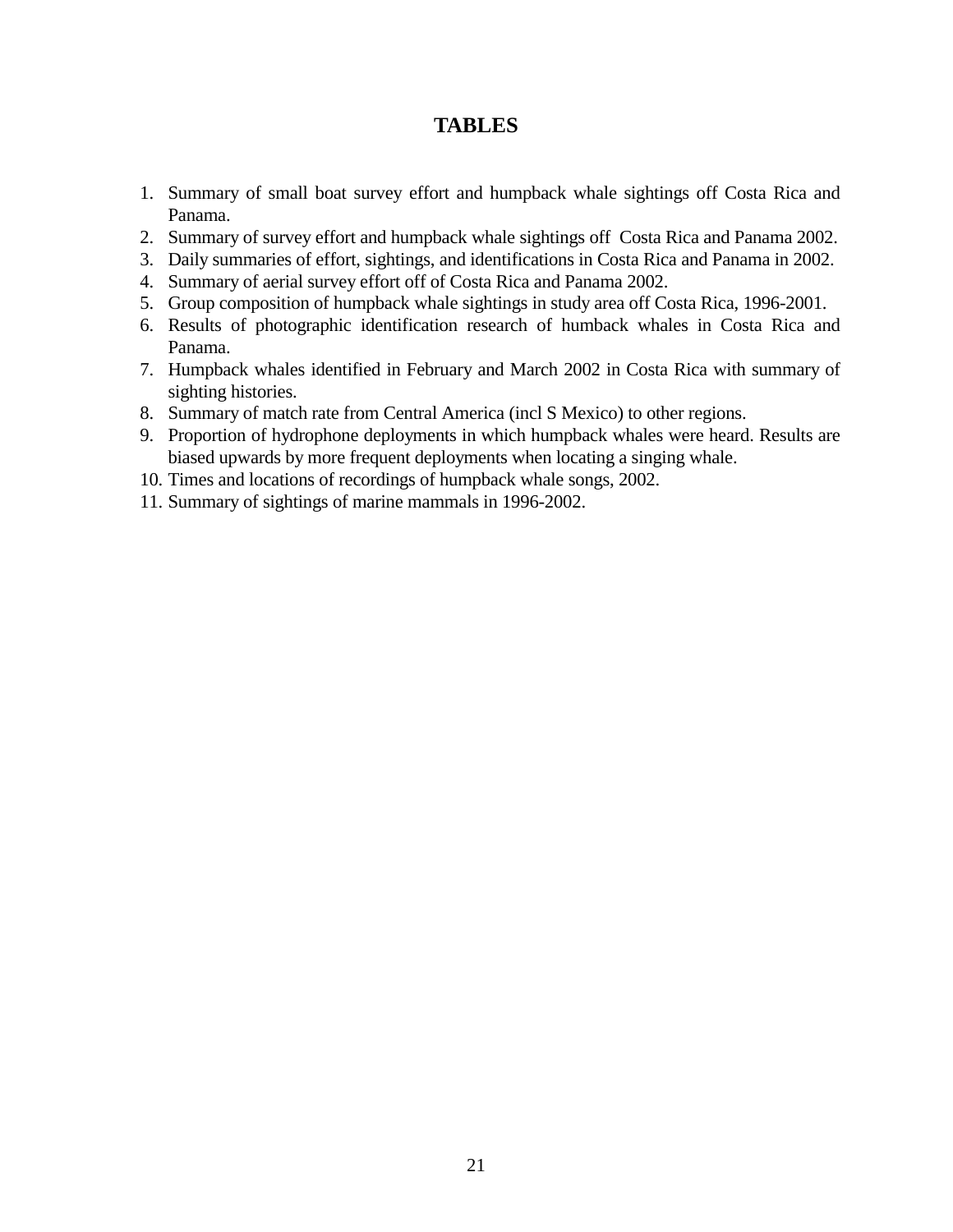|                                |           |           |           | Year     |           |           |          | <b>Total</b> |
|--------------------------------|-----------|-----------|-----------|----------|-----------|-----------|----------|--------------|
|                                | 1996      | 1997      | 1998      | 1999     | 2000      | 2001      | 2002     |              |
| <b>Survey effort</b>           |           |           |           |          |           |           |          |              |
| Start date                     | $26$ -Jan | $31$ -Jan | $24$ -Jan | $27-Ian$ | $25$ -Jan | 19-Jan    | 6-Feb    |              |
| End date                       | 16-Feb    | 14-Feb    | 18-Feb    | 7-Feb    | 13-Feb    | $17$ -Feb | $14-Mar$ |              |
| Days with surveys              | 15        | 10        | 15        | 10       | 16        | 20        | 16       | 102          |
| Total boat surveys             | 26        | 18        | 27        | 18       | 30        | 32        | 20       | 171          |
| Survey nmi                     | 1,581     | 1,205     | 1,734     | 1,249    | 1,738     | 2,374     | 1,312    | 11,192       |
| <b>Humpback sightings</b>      |           |           |           |          |           |           |          |              |
| <b>Sightings</b>               | 15        | 27        | 18        | 32       | 29        | 33        | 14       | 168          |
| Animals                        | 19        | 45        | 25        | 60       | 46        | 67        | 25       | 287          |
| Days whales seen               | 10        | 10        | 8         | 10       | 15        | 12        | 6        | 71           |
| Surveys whales seen            | 13        | 14        | 12        | 15       | 22        | 18        | 9        | 103          |
| <b>Sighting rates</b>          |           |           |           |          |           |           |          |              |
| Percent of days whales seen    | 67%       | 100%      | 53%       | 100%     | 94%       | 60%       | 38%      | 70%          |
| Percent of surveys whales seen | 50%       | 78%       | 44%       | 83%      | 73%       | 56%       | 45%      | 60%          |
| Whales/survey                  | 0.73      | 2.50      | 0.93      | 3.33     | 1.53      | 2.09      | 1.25     | 1.68         |
| Whales per nmi                 | 0.012     | 0.037     | 0.014     | 0.048    | 0.026     | 0.028     | 0.019    | 0.026        |

Table 1. Summary of small boat survey effort and humpback whale sightings off Costa Rica and Panama.

1999 does not incl. Russamee survey from S Mexico to N Costa Rica

2000 incl. 6 h effort on 23-24 January covering 31 nmi off N Costa Rica

2001 incl. 3 d effort off N Costa Rica (19-21 January) and 4 d off Panama (14-17 February)

2002 incl. 3 d effort off N Costa Rica (8-10 March) and 6 d off Panama (22-27 February)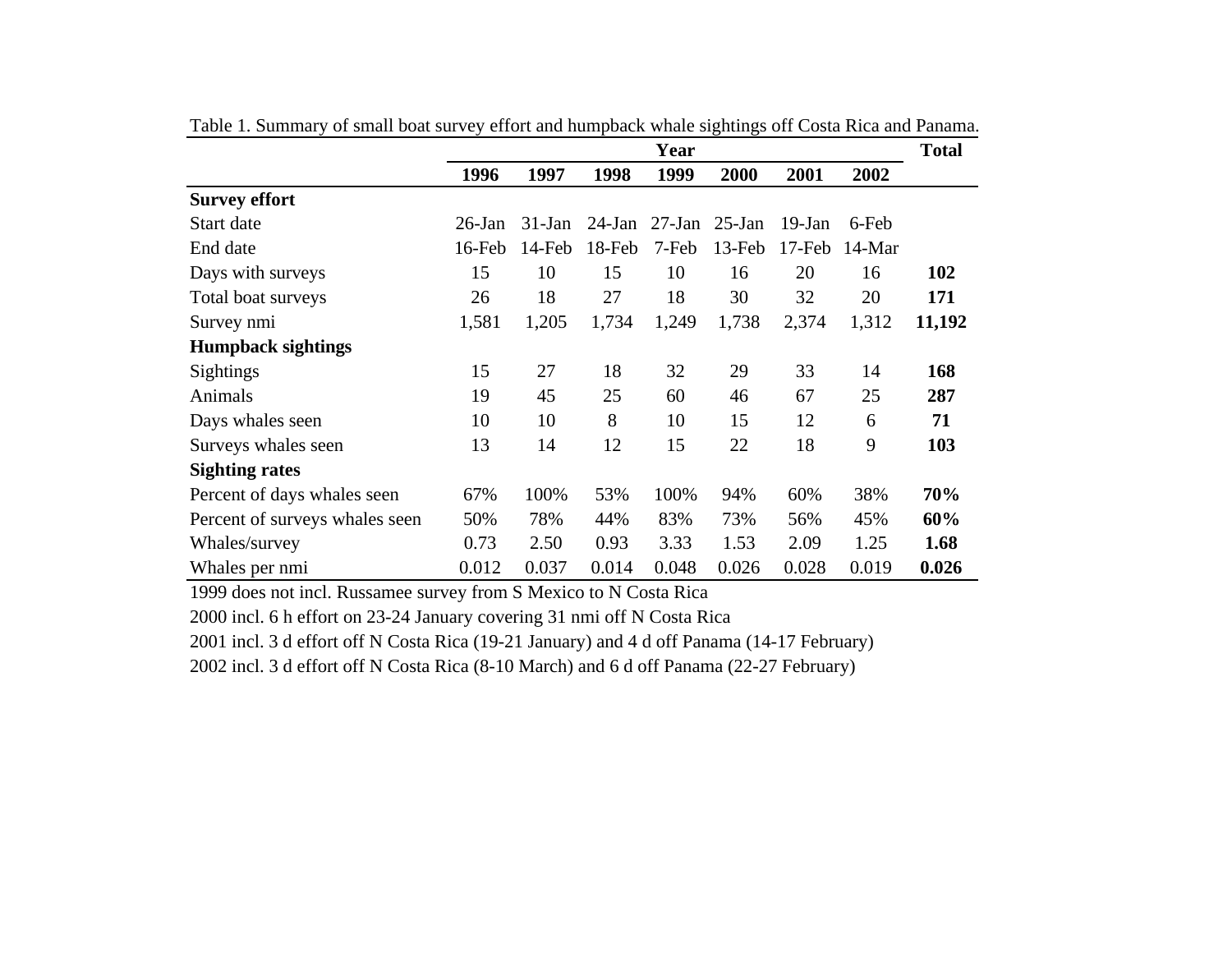|                               |           |          | 2002                         |           |              |
|-------------------------------|-----------|----------|------------------------------|-----------|--------------|
|                               |           |          | Drakes Drakes N Costa Panama |           | <b>Total</b> |
|                               | Feb       | Mar      | <b>Rica</b>                  |           |              |
| <b>Survey effort</b>          |           |          |                              |           |              |
| Start date                    | 6-Feb     | $12-Mar$ | 8-Mar                        | $22$ -Feb | 6-Feb        |
| End date                      | $10$ -Feb | $14-Mar$ | $10-Mar$                     | 27-Feb    | 14-Mar       |
| Days with surveys             | 4         | 3        | 3                            | 6         | 16           |
| Total boat surveys            | 8         | 3        | 3                            | 6         | 20           |
| Survey nmi                    | 618       | 222      | 338                          | 134       | 1,312        |
| <b>Humpback sightings</b>     |           |          |                              |           |              |
| Sightings                     | 10        | 1        | $\overline{2}$               | 1         | 14           |
| Animals                       | 20        | 1        | 3                            | 1         | 25           |
| Days whales seen              | 3         | 1        | 1                            | 1         | 6            |
| Surveys whales seen           | 6         | 1        | 1                            | 1         | 9            |
| <b>Sighting rates</b>         |           |          |                              |           |              |
| Percent of days whales seen   | 75%       | 33%      | 33%                          | 17%       | 38%          |
| Percent of surveys whales see | 75%       | 33%      | 33%                          | 17%       | 45%          |
| Whales/survey                 | 2.50      | 0.33     | 1.00                         | 0.17      | 1.25         |
| Whales per nmi                | 0.032     | 0.005    | 0.003                        | 0.022     | 0.019        |

Table 2. Summary of survey effort and humpback whale sightings off Costa Rica and Panama 2002.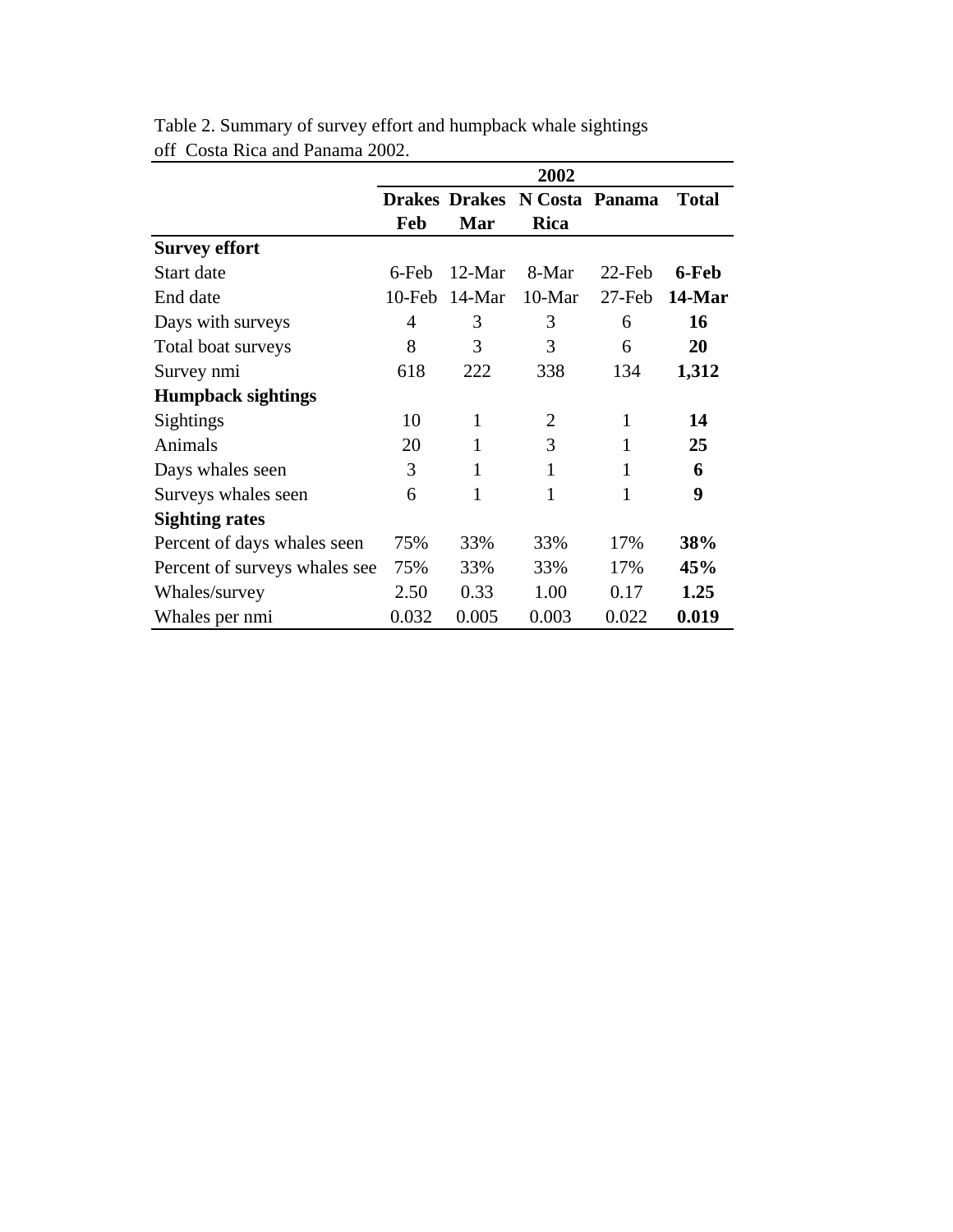|                              |                     |      | <b>Time</b> | Dura- |       |                  | <b>Humpback whales</b> |                  |                            | Other  |                                      |
|------------------------------|---------------------|------|-------------|-------|-------|------------------|------------------------|------------------|----------------------------|--------|--------------------------------------|
| Date                         | Leader Start End    |      |             | tion  | nmi   |                  | #Sit. #Anim #ID ID's   |                  |                            |        | species Comments                     |
| <b>Southern Costa Rica</b>   |                     |      |             |       |       |                  |                        |                  |                            |        |                                      |
| 6-Feb                        | Kristin             |      | 7:44 17:06  | 7:52  | 88.3  | $\mathbf{1}$     | $\overline{c}$         | $\boldsymbol{0}$ |                            | Sa,    | Mother/calf pair                     |
| 6-Feb                        | Frank               |      | 7:42 17:04  | 8:02  | 55.1  | $\overline{2}$   | 3                      | $\mathbf{1}$     | 10411                      | Sa, Tt | Mother/calf pair, same as other boat |
| 7-Feb                        | Kristin             |      | 7:42 17:02  | 8:00  | 56.9  | 3                | 6                      | 1                | 10411                      | Sa     | Mother calf pair, 10411 deen twice   |
| 7-Feb                        | Frank               |      | 7:30 16:06  | 8:45  | 85.0  | $\mathbf{1}$     | $\mathbf{1}$           | $\mathbf{1}$     | 10806                      | Sa     | Singer                               |
| 8-Feb                        | Kristin             |      | 7:12 16:28  | 7:02  | 73.6  | $\boldsymbol{0}$ | $\boldsymbol{0}$       | $\boldsymbol{0}$ |                            | Sa, Tt | Bad weather                          |
| 8-Feb                        | Frank               |      | 7:46 16:40  | 7:13  | 85.0  | $\theta$         | $\boldsymbol{0}$       | $\boldsymbol{0}$ |                            | Sa     | Bad weather                          |
| 10-Feb                       | Kristin             |      | 7:11 17:17  | 9:43  | 118.6 | 2                | 6                      | 4                | 10965, 10122, 11294, 10806 | Sa, Sb | Incl. group of 5-7 whales and singer |
| 10-Feb                       | Frank               |      | 7:40 14:51  | 9:47  | 55.8  | 1                | 1                      | $\boldsymbol{0}$ |                            | Sa     | same singer as Kristin's boat        |
| Panama                       |                     |      |             |       |       |                  |                        |                  |                            |        |                                      |
| 22-Feb                       | Kristin 11:50 14:41 |      |             | 2:50  | 36.6  | $\boldsymbol{0}$ | $\boldsymbol{0}$       | $\boldsymbol{0}$ |                            | Sa, Tt |                                      |
| 23-Feb                       | Kristin             |      | 7:46 13:28  | 5:41  | 75.6  | 0                | $\boldsymbol{0}$       | $\boldsymbol{0}$ |                            | Sa     |                                      |
| 24-Feb                       | Kristin             |      | 7:51 13:20  | 6:01  | 85.4  | $\boldsymbol{0}$ | $\overline{0}$         | $\boldsymbol{0}$ |                            | Sa     |                                      |
| 25-Feb                       | Kristin             | 8:13 | 14:45       | 6:05  | 55.8  | $\mathbf{1}$     | $\boldsymbol{0}$       | $\boldsymbol{0}$ |                            | Sa     | Singer                               |
| 26-Feb                       | Kristin             | 8:12 | 11:08       | 2:58  | 37.6  | $\boldsymbol{0}$ | $\boldsymbol{0}$       | $\boldsymbol{0}$ |                            |        |                                      |
| 27-Feb                       | Kristin             |      | 8:14 11:54  | 3:38  | 46.7  | $\theta$         | $\mathbf{0}$           | $\boldsymbol{0}$ |                            | Sa, Tt |                                      |
| Golfo Papagayo, N Costa Rica |                     |      |             |       |       |                  |                        |                  |                            |        |                                      |
| 8-Mar                        | Kristin 8:04 15:37  |      |             | 7:25  | 62.4  | 2                | 3                      | 1                | 10725                      |        | Sa, Sag one mother/calf pair         |
| 9-Mar                        | Kristin             |      | 7:56 11:48  | 3:54  | 41.0  | $\boldsymbol{0}$ | $\boldsymbol{0}$       | $\boldsymbol{0}$ |                            | Sa     |                                      |
| 10-Mar                       | Kristin             |      | 8:29 11:30  | 3:01  | 31.0  | $\Omega$         | $\overline{0}$         | $\boldsymbol{0}$ |                            | Sa     |                                      |
| <b>Southern Costa Rica</b>   |                     |      |             |       |       |                  |                        |                  |                            |        |                                      |
| 12-Mar                       | Kristin 13:34 16:33 |      |             | 2:55  | 49.0  | $\mathbf{1}$     | $\boldsymbol{0}$       | 1                | 10973                      |        | <b>Breaching</b>                     |
| 13-Mar                       | Kristin             |      | 7:43 14:52  | 7:12  | 93.7  | $\boldsymbol{0}$ | $\theta$               | $\boldsymbol{0}$ |                            | Sa     |                                      |
| 14-Mar                       | Kristin             |      | 7:46 14:46  | 6:58  | 79.6  | $\overline{0}$   | $\Omega$               | $\boldsymbol{0}$ |                            | Sa. Tt |                                      |

Table 3. Daily summaries of effort, sightings, and identifications in Costa Rica and Panama in 2002.

Sa-spotted dolphin (Stenella attenuata), Sag- coastal spotted dolphin subspecies (S. attenuatta graffmani), Tt-bottlenose dolphin (Tursipos truncatus) Sb-rough toothed dolphin, (Steno bredanensis),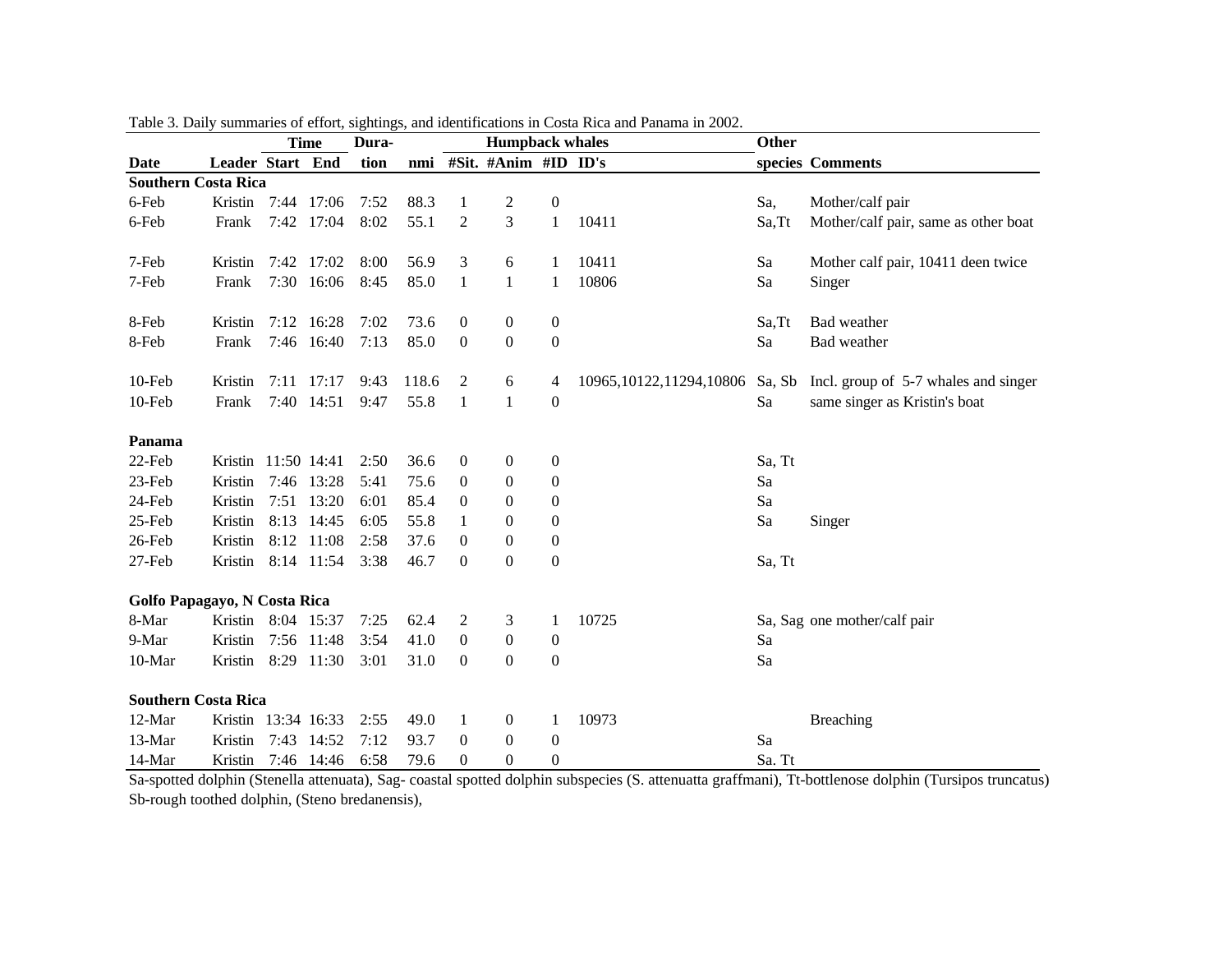|           |       |       |                                         | <b>Distance</b> | <b>Humpbacks</b>    |    | <b>Dolphins</b> |                                 |
|-----------|-------|-------|-----------------------------------------|-----------------|---------------------|----|-----------------|---------------------------------|
| Date      | Begin | End   | <b>Area surveyed</b>                    | nmi             | # sight. $\#$ anim. |    |                 | $\#$ sight. $\#$ anim. Comments |
| 2/3/2002  | 0933  | 1640- | Southern and Central Costa Rica         | 522             |                     | 10 | 368             |                                 |
| 2/13/2002 | 0911  | 1537  | Northern Costa Rica                     | 483             |                     |    | 31              | poor weather                    |
| 3/4/2002  | 0940  | 1611  | Panama, Southern and Central Costa Rica | 603             |                     |    | 567             |                                 |
| 3/5/2002  | 1017  | 1628. | Northern Costa Rica                     | 443             |                     |    | 439             |                                 |

Table 4. Summary of aerial survey effort off of Costa Rica and Panama 2002.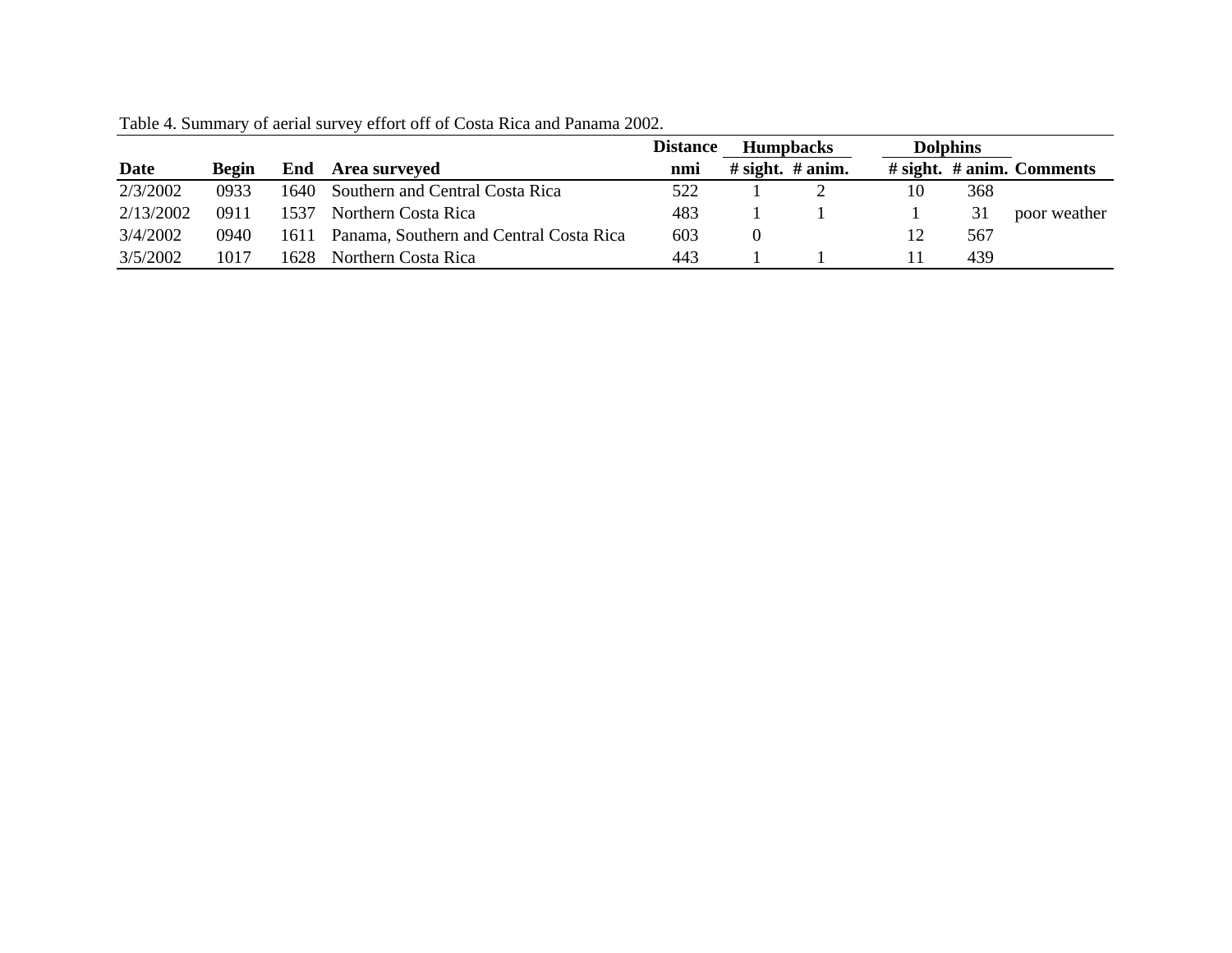|                      |    | 1996          |                | 1997          |                       | 1998          |          | 1999           |    | 2000          |        | 2001          |                | 2002          |     | <b>Total</b>  |
|----------------------|----|---------------|----------------|---------------|-----------------------|---------------|----------|----------------|----|---------------|--------|---------------|----------------|---------------|-----|---------------|
| <b>Group type</b>    | #  | $\frac{6}{9}$ | #              | $\frac{6}{9}$ | #                     | $\frac{6}{9}$ | #        | $\frac{6}{10}$ | #  | $\frac{6}{9}$ | #      | $\frac{0}{0}$ | #              | $\frac{6}{9}$ | #   | $\frac{6}{9}$ |
| Lone singers         | 5. | 33%           | $\overline{2}$ | 7%            |                       | 39%           | 5.       | 16%            | 14 | 48%           | 8      | 24%           | 4              | 29%           | 45  | 27%           |
| Singles              | 5. | 33%           | 6              | 22%           | 4                     | 22%           | 4        | 13%            | 6  | 21%           | 3      | 9%            | $\overline{2}$ | 14%           | 30  | 18%           |
| Pairs                | 3  | 20%           | 15             | 56%           | 5.                    | 28%           | 4        | 13%            | 2  | 7%            | $\tau$ | 21%           | 3              | 21%           | 39  | <b>23%</b>    |
| Mother/calf          | 0  | 0%            | $\mathcal{E}$  | 11%           | $\mathcal{D}_{\cdot}$ | 11%           | 14       | 44%            |    | 3%            | 4      | 12%           | 4              | 29%           | 28  | 17%           |
| Mother/calf/escort   | 0  | 0%            | $\Omega$       | 0%            | $\theta$              | 0%            | 5.       | 16%            | 5. | 17%           | 10     | 30%           | $\overline{0}$ | 0%            | 20  | 12%           |
| Groups larger than 2 |    | 13%           | $\Omega$       | 0%            | $\overline{0}$        | 0%            | $\theta$ | 0%             |    | 3%            |        | 3%            | $\overline{0}$ | 0%            | 4   | 2%            |
| Rowdy Groups         | 0  | 0%            | $\Omega$       | 0%            | $\Omega$              | 0%            | $\theta$ | 0%             | 0  | 0%            | 0      | 0%            |                | 7%            |     | $1\%$         |
| Undetermined         | 0  | 0%            |                | 4%            | $\Omega$              | 0%            | $\theta$ | 0%             | 0  | 0%            | 0      | 0%            | 0              | 0%            |     | $1\%$         |
| Total                | 15 |               | 27             |               | 18                    |               | 32       |                | 29 |               | 33     |               | 14             |               | 168 |               |

Table 5. Group composition of humpback whale sightings in study area off Costa Rica, 1996-2001.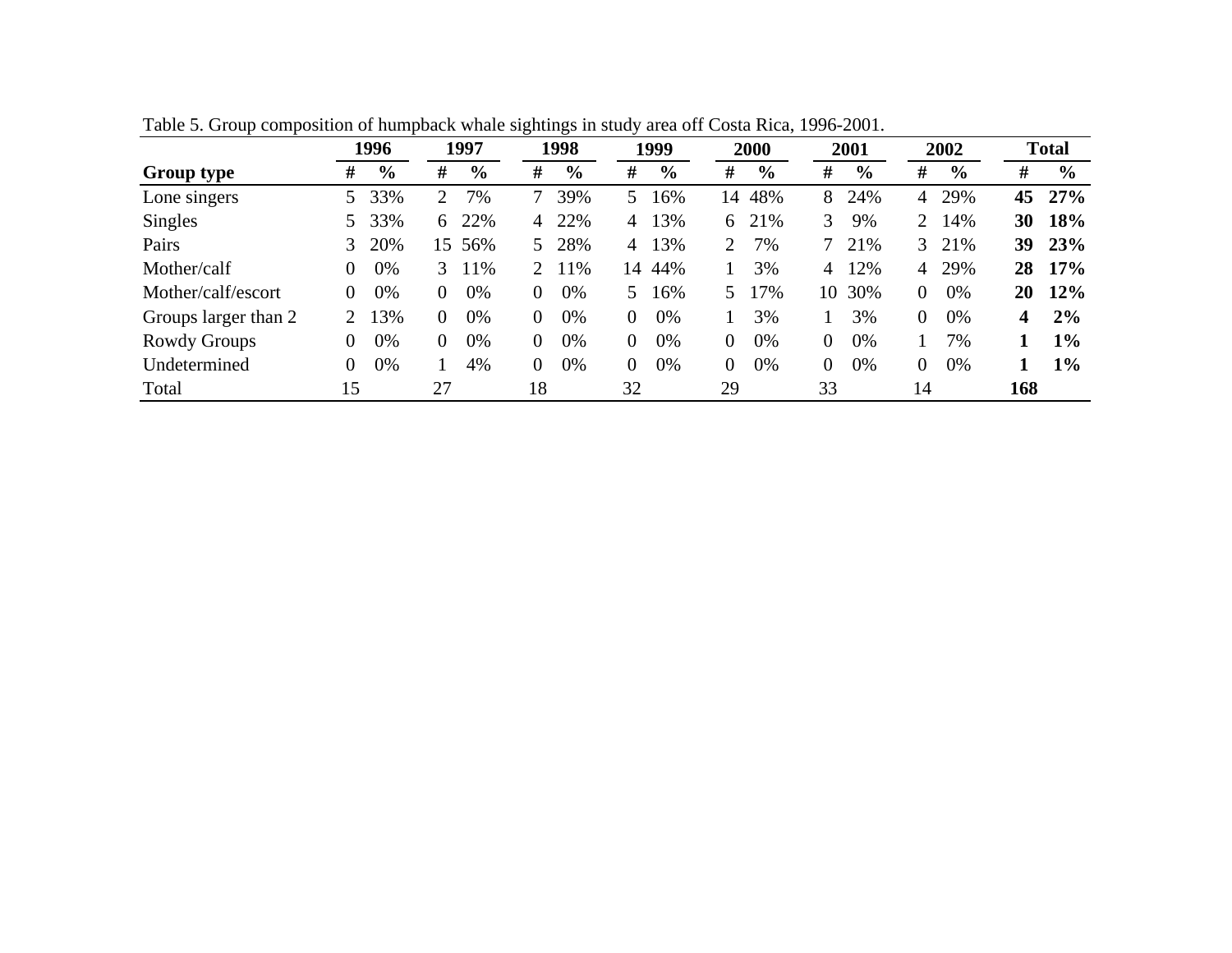|                  |      | Unique | <b>New</b> | No. matching % matching |            |                                                                                                                             |
|------------------|------|--------|------------|-------------------------|------------|-----------------------------------------------------------------------------------------------------------------------------|
| Year             | ID's | whales | whales     | <b>California</b>       | California | <b>Comments</b>                                                                                                             |
| pre-1996         | 5    | 5      | 5          | 4                       | 80%        | 2 IDs by Richard Sears (1988), 2 by Carol Henderson (1990), 1 by Marco Saborio<br>(1995) all off S. Costa Rica              |
| 1996             | 16   | 13     | 12         | 11                      | 85%        | 2 IDs by Herbert Michaud and 1 by Bill Muraco off Drake Bay, and 1 ID from<br>Panama by Jack Swenson                        |
| 1997             | 19   | 11     | 10         | $\,8\,$                 | 73%        |                                                                                                                             |
| 1998             | 12   | 7      | 4          | 6                       | 86%        |                                                                                                                             |
| 1999             | 28   | 27     | 26         | 23                      | 85%        | 19 IDs from Russamee Central American survey and 2 IDs each from Laura May<br>and Andre Koneig, both in Northern Costa Rica |
| 2000             | 26   | 12     | 7          | 11                      | 92%        | 1 ID from Northern Costa Rica (Calambokidis)                                                                                |
| 2001             | 25   | 16     | 11         | 14                      | 88%        | 2 IDs from Panama (Rasmussen) and 2 (mom/calf) that match 2001 California<br>$(11445$ and $11446)$                          |
| 2002             | 11   | 7      | 6          | 6                       | 86%        | 1 identification from Carolina Garcia in Bahia Honda, Panama, and 1 from Golfo<br>Papagayo (Rasmussen)                      |
| <b>All Years</b> | 142  | 81     |            | 69                      | 85%        |                                                                                                                             |

Table 6. Results of photographic identification research of humback whales in Costa Rica and Panama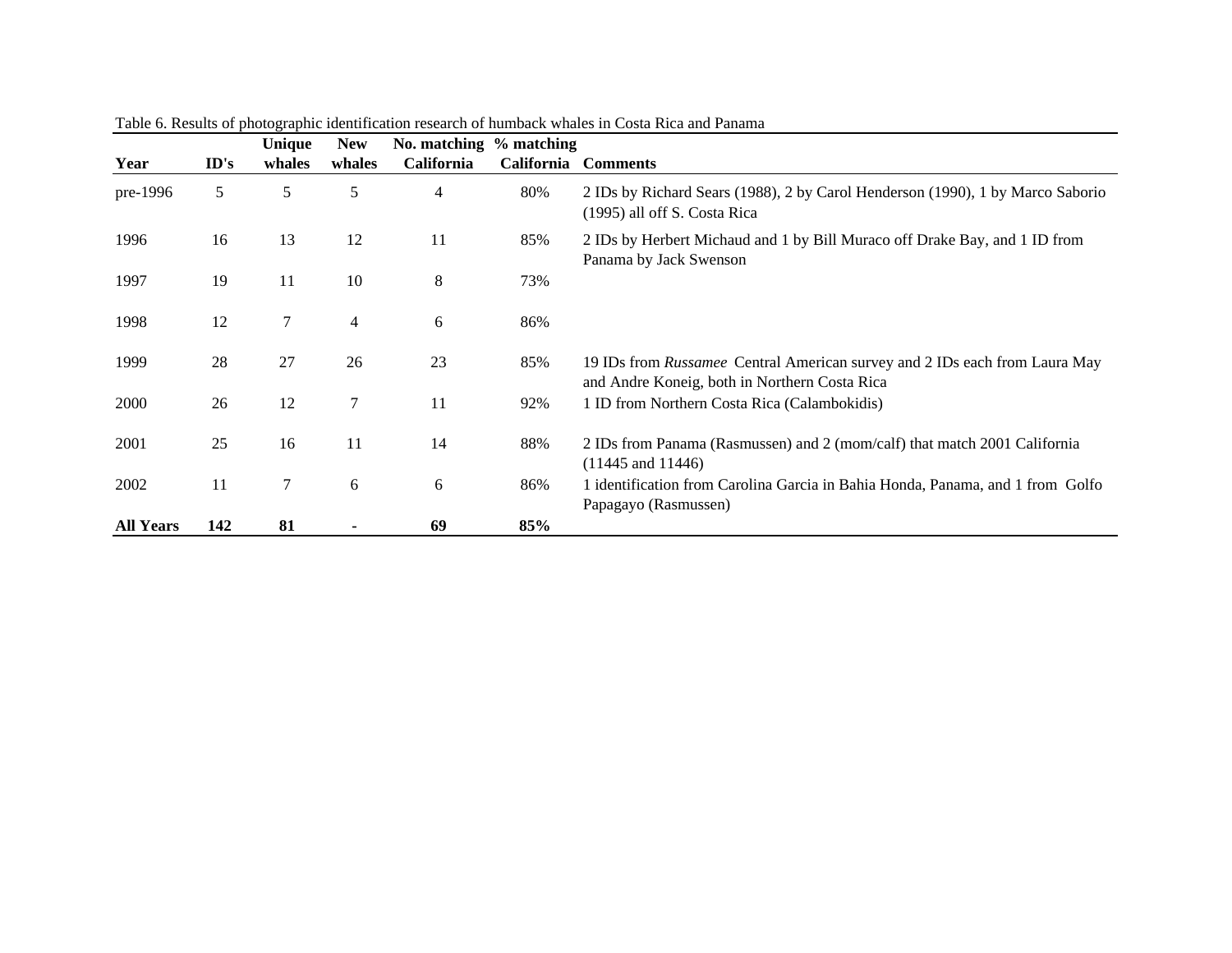|       |        |                      |                                 |       | California                            |                                      |                                  |
|-------|--------|----------------------|---------------------------------|-------|---------------------------------------|--------------------------------------|----------------------------------|
| ID    | Date   | Region               | Role                            |       | Times seen Locations seen in          | <b>Years seen in Calif. Comments</b> |                                  |
|       |        |                      |                                 | in CA | California*                           |                                      |                                  |
| 10411 |        | 6-7 Feb S Costa Rica | Pair                            | 13    | GF, SL, MB, offshore MB 90-96, 98, 01 |                                      |                                  |
| 10411 | 17-Feb | Panama               | Pair                            |       |                                       |                                      |                                  |
| 10122 |        | 10-Feb S Costa Rica  | Rowdy group                     | 15    | GF, NC, MB                            | 87, 91, 97, 99-01                    |                                  |
| 10806 |        | 10-Feb S Costa Rica  | Singer                          |       | SL, SB, HM, MB                        | 91, 94-97                            |                                  |
| 10965 |        |                      | 10-Feb S Costa Rica Rowdy group | 14    | HM, GF, MB, SB                        | 96-01                                |                                  |
| 11294 |        |                      | 10-Feb S Costa Rica Rowdy group | 0     |                                       |                                      | Seen off N Costa Rica March 1999 |
| 10725 | 8-Mar  | N Costa Rica Single  |                                 | 34    | MB, GF                                | 92-00                                |                                  |
| 10973 |        | 12-Mar S Costa Rica  | Single                          | 4     | GF, MB, PA                            | 96, 98, 99                           |                                  |

Table 7. Humpback whales identified in February and March 2002 in Costa Rica with summary of sighting histories.

\*California locations: GF-Gulf of Farallones, HM-Half Moon Bay, MB-Monterey Bay, NC-N California, PA-Point Arena,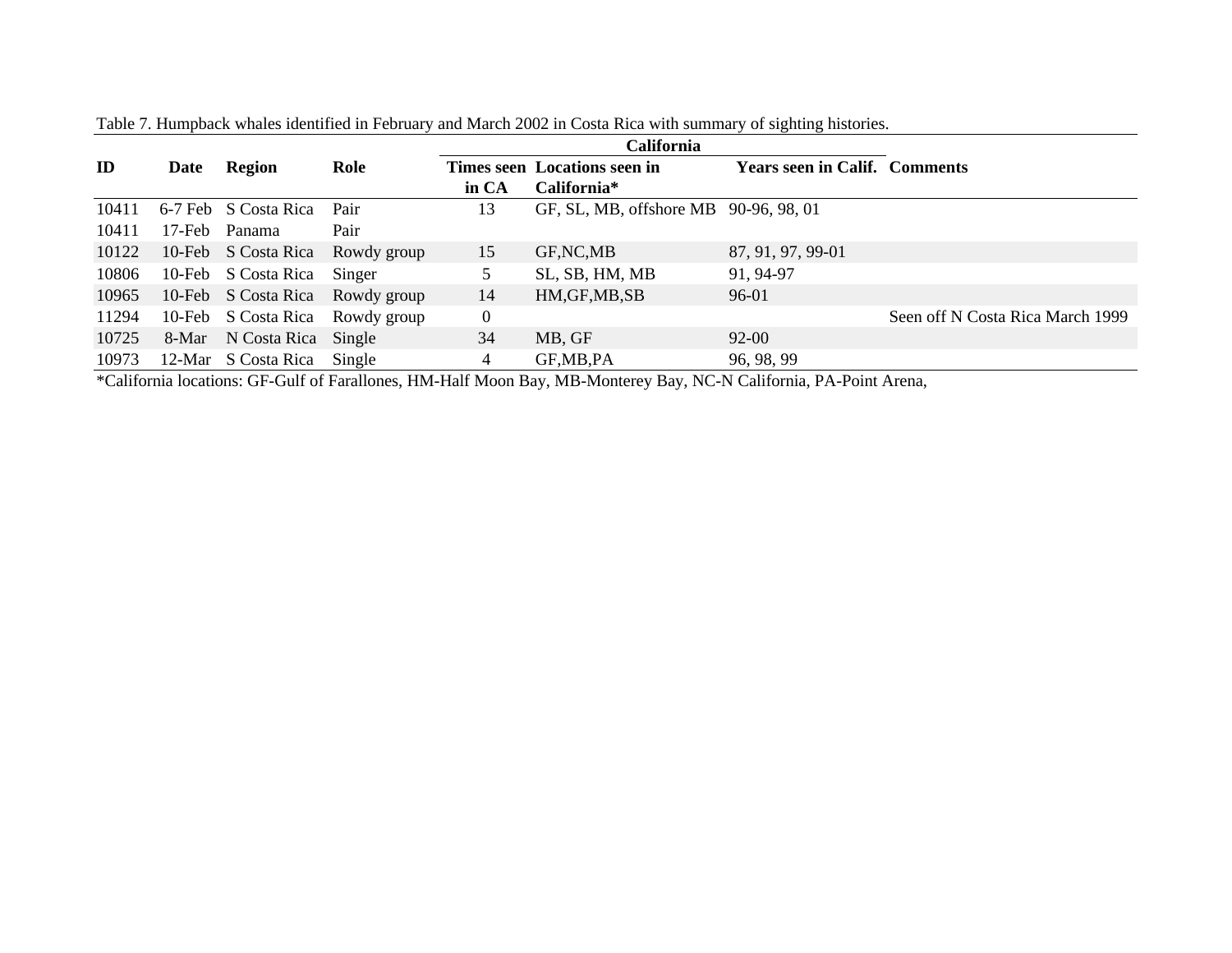|                                | <b>Unique</b> | <b>Matches to</b> | % matches              |
|--------------------------------|---------------|-------------------|------------------------|
| <b>Region</b>                  | <b>IDs</b>    |                   | Cent Amer. Cent. Amer. |
| Cent Amer.                     | 81            |                   |                        |
| Mexico (matching not complete) | 240           | 4                 | 1.7%                   |
| S California (to Pt Sur)       | 382           | 42                | 11.0%                  |
| Monterey Bay to Half-Moon Baay | 696           | 50                | 7.2%                   |
| Gulf of Farallones to Pt Arena | 765           | 48                | 6.3%                   |
| N California                   | 293           | 18                | 6.1%                   |
| Oregon and S Washington        | 86            | 2                 | 2.3%                   |
| N Washington/S Brit. Columbia  | 139           |                   | $0.0\%$                |

Table 8. Summary of match rate from Central America (incl S Mexico) to other regions.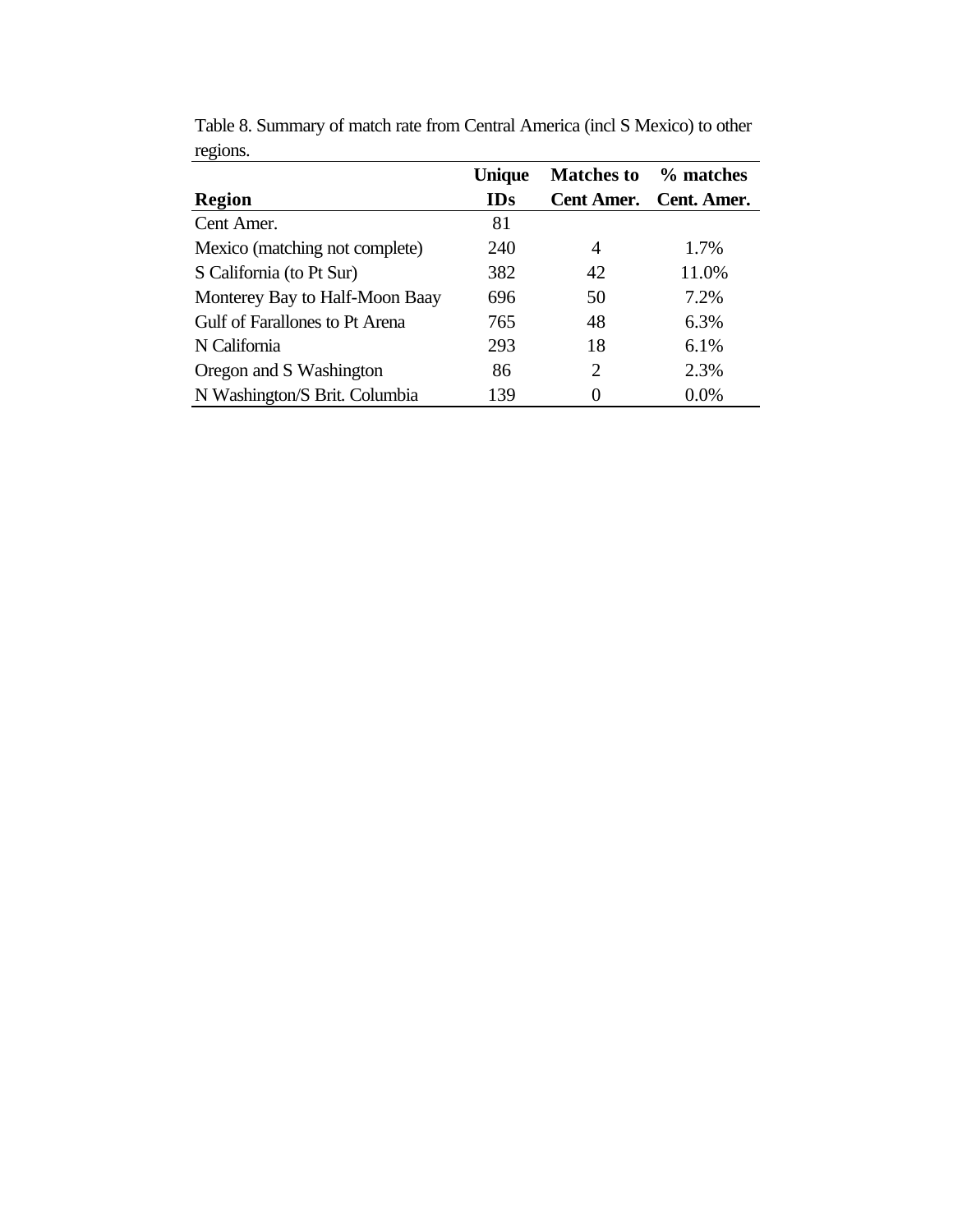| <b>Year/Region (S)</b>   |            | <b>Hydrophone deployments</b> |               |
|--------------------------|------------|-------------------------------|---------------|
| <b>Costa Rica unless</b> | # of times | Song                          | $\frac{0}{0}$ |
| noted)                   | deployed   | heard                         |               |
| 1996                     | 79         | 19                            | 24%           |
| 1997                     | 82         | 13                            | 16%           |
| 1998                     | 255        | 54                            | 21%           |
| 1999                     | 238        | 52                            | 22%           |
| 2000                     | 455        | 193                           | 42%           |
| 2001 N Costa Rica        | 30         | 17                            | 57%           |
| 2001 S Costa Rica        | 368        | 48                            | 13%           |
| 2001 Panama              | 57         | 18                            | 32%           |
| 2002 N Costa Rica        | 17         | $\theta$                      | 0%            |
| 2002 S Costa Rica        | 146        | 51                            | 35%           |
| 2002 Panama              | 53         | 7                             | 13%           |
| <b>All Years</b>         | 1780       | 472                           | 27%           |

Table 9. Proportion of hydrophone deployments in which humpback whales were heard. Results are biased upwards by more frequent deployments when locating a singing whale.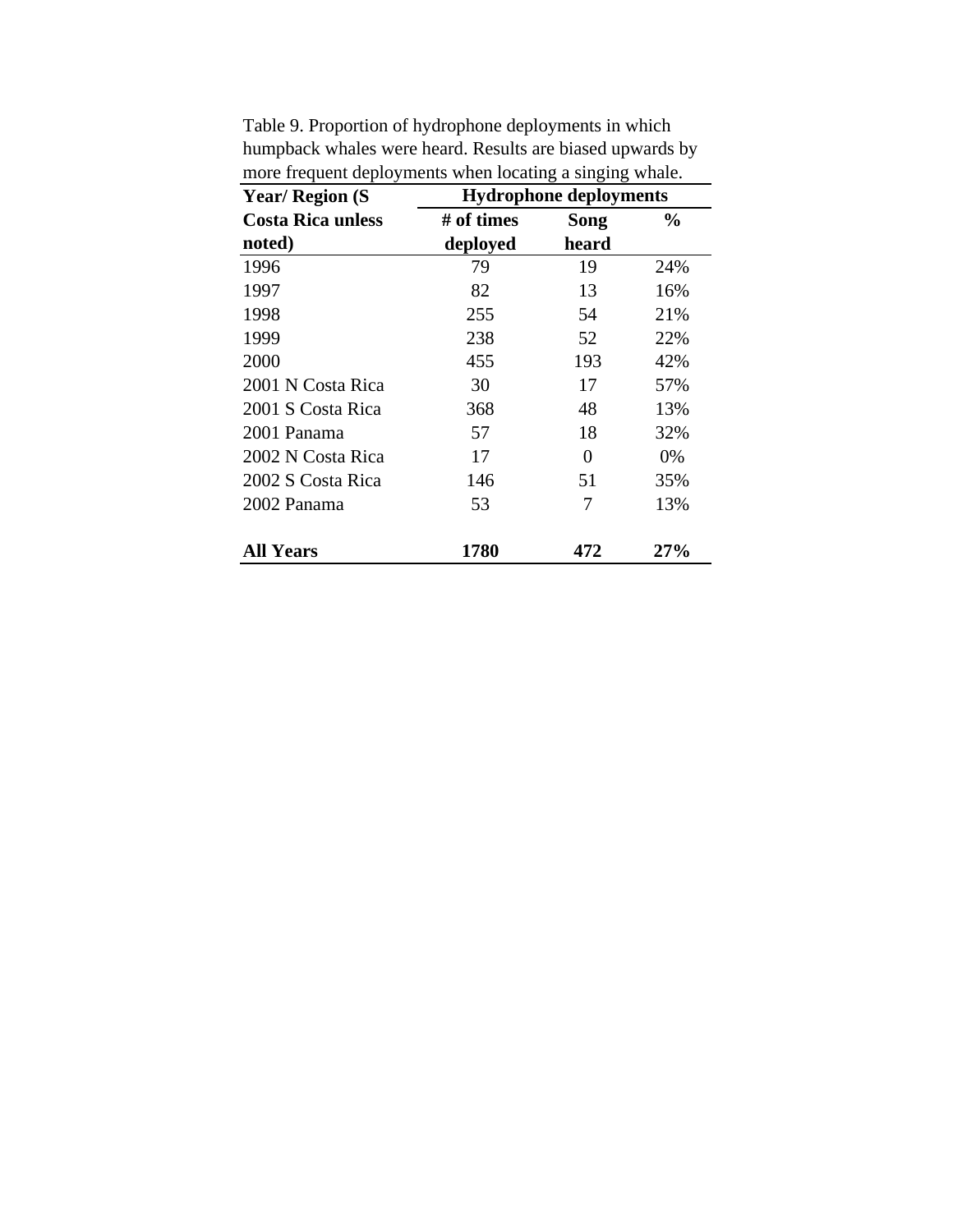| Date                  | <b>Time</b> | Latitude  | Longitude | <b>Tape track</b> | <b>Leader</b> |
|-----------------------|-------------|-----------|-----------|-------------------|---------------|
| $6$ -Feb-02           | 10 15       | 844       | 83.50     | Cassette          | Frank         |
| $6$ -Feb-02           | 11 22       | 8 4 6 6 8 | 83 45.69  | Cassette          | Frank         |
| $7 - \text{Feb} - 02$ | 10 30       | 8 54.61   | 83 42.03  | Cassette          | Frank         |
| $10$ -Feb- $02$       | 16 22       | 8 42.906  | 8342.928  | DAT CR-02 Tr. 1   | Kristin       |
| $10$ -Feb- $02$       | 09 53       | 8 42.408  | 8345.415  | DAT CR-02 Tr. 2   | Kristin       |
| $25$ -Feb-02          | 10 18       | 8 05.051  | 82 10.533 | DAT CR-02 Tr. 3   | Kristin       |

Table 10. Times and locations of recordings of humpback whale songs, 2002.